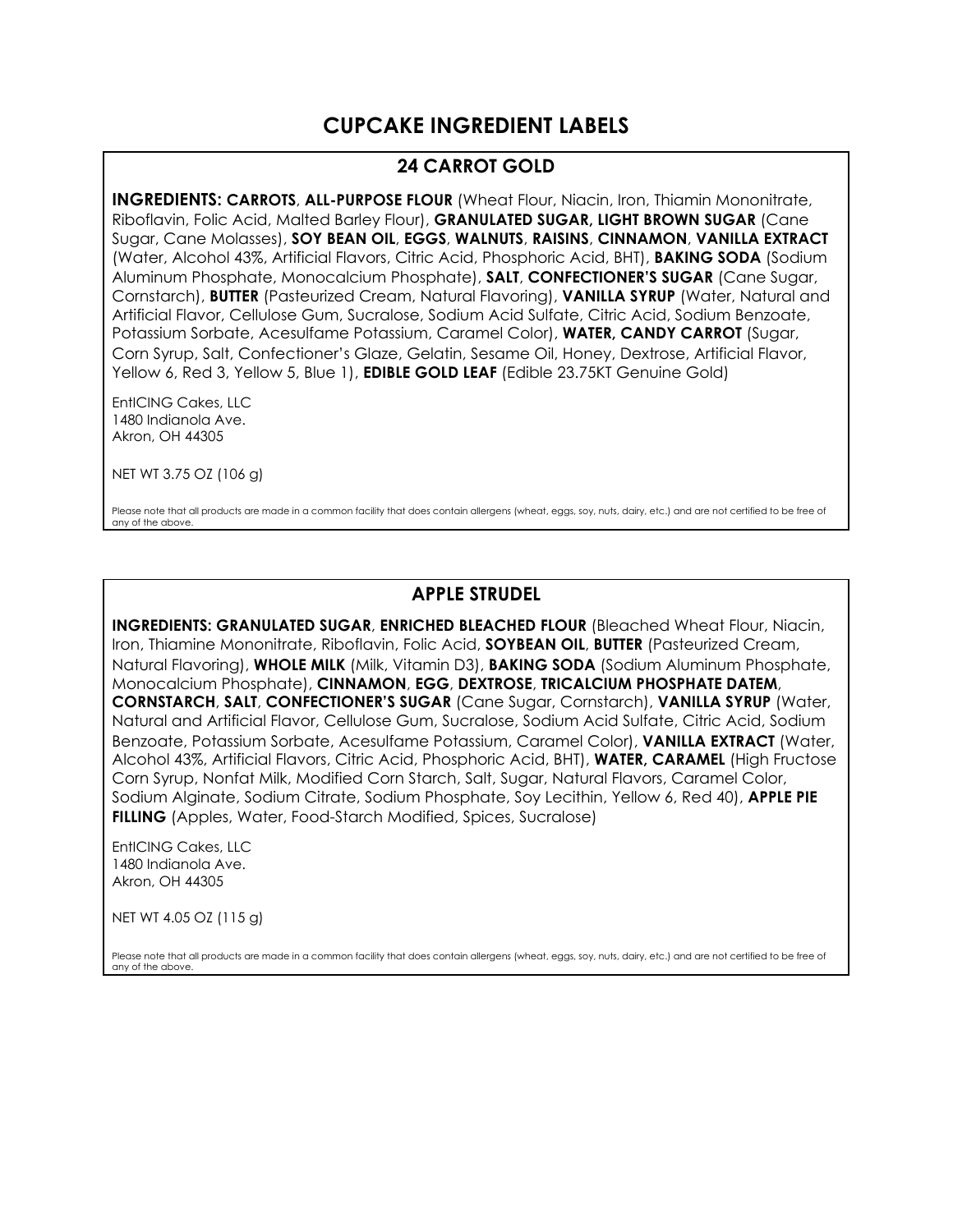#### **BIRTHDAY PINATA**

**INGREDIENTS: ENRICHED BLEACHED FLOUR** (Bleached Wheat Flour, Niacin, Iron, Thiamine Mononitrate, Riboflavin, Folic Acid), **WHOLE MILK** (Milk, Vitamin D3), **BUTTER** (Pasteurized Cream, Natural Flavoring), **VEGETABLE SHORTENING** (Soybean Oil, Cottonseed Oil), **EGG WHITES**, **EMULSIFIER** (Propylene Glycol Monoesters, Mono-and Diglycerides, Soy Lecithin), **DEXTROSE**, **BAKING SODA** (Sodium Aluminum Phosphate, Monocalcium Phosphate), **CORN STARCH**, **SALT**, **CELLULOSE GUM**, **GUAR GUM**, **VANILLA EXTRACT** (Water, Alcohol 43%, Artificial Flavors, Citric Acid, Phosphoric Acid, BHT), **RAINBOW SPRINKLES** (Sugar, Cornstarch, Palm Oil, Palm Kernel Oil, Dextrin, Soya Lecithin, FD&C Yellow 5 Lake, FD&C Yellow 6 Lake, FD&C Blue 1 Lake, FD&C Red 40 Lake, Confectioner's Glaze, Natural and Artificial Flavor, Carnauba Wax), **CONFECTIONER'S SUGAR**  (Cane Sugar, Cornstarch), **VANILLA SYRUP** (Water, Natural and Artificial Flavor, Cellulose Gum, Sucralose, Sodium Acid Sulfate, Citric Acid, Sodium Benzoate, Potassium Sorbate, Acesulfame Potassium, Caramel Color), **WATER**

EntICING Cakes, LLC 1480 Indianola Ave. Akron, OH 44305

NET WT 3.65 OZ (103 g)

Please note that all products are made in a common facility that does contain allergens (wheat, eggs, soy, nuts, dairy, etc.) and are not certified to be free of any of the above.

#### **BUBBLEGUM**

**INGREDIENTS: GRANULATED SUGAR**, **ENRICHED BLEACHED FLOUR** (Bleached Wheat Flour, Niacin, Iron, Thiamine Mononitrate, Riboflavin, Folic Acid), **WHOLE MILK** (Milk, Vitamin D3), **BUTTER**  (Pasteurized Cream, Natural Flavoring), **PALM OIL SHORTENING**, **EGGS**, **WHEAT STARCH**, **BAKING SODA** (Sodium Aluminum Phosphate, Monocalcium Phosphate), **EMULSIFIER** (Propylene Esters, Mono-and Diglycerides, Sodium Stearoyl Lactylate), **ARTIFICIAL FLAVOR**, **SALT**, **XANTHAN GUM**, **CELLULOSE GUM**, **BLUE 1**, **CONFECTIONER'S SUGAR** (Cane Sugar, Cornstarch), **VANILLA SYRUP**  (Water, Natural and Artificial Flavor, Cellulose Gum, Sucralose, Sodium Acid Sulfate, Citric Acid, Sodium Benzoate, Potassium Sorbate, Acesulfame Potassium, Caramel Color), **VANILLA EXTRACT**  (Water, Alcohol 43%, Artificial Flavors, Citric Acid, Phosphoric Acid, BHT), **WATER, GUMBALL** (Sugar, Dextrose, Gum Base, Corn Syrup, Maltodextrin, Natural and Artificial Flavors, Resinous Glaze, Glycerine, Blue 1, Red 3, Red 40, Yellow 5, Yellow 6, Soy Lecithin, Beeswax, BHT)

EntICING Cakes, LLC 1480 Indianola Ave. Akron, OH 44305

NET WT 4.05 OZ (115 g)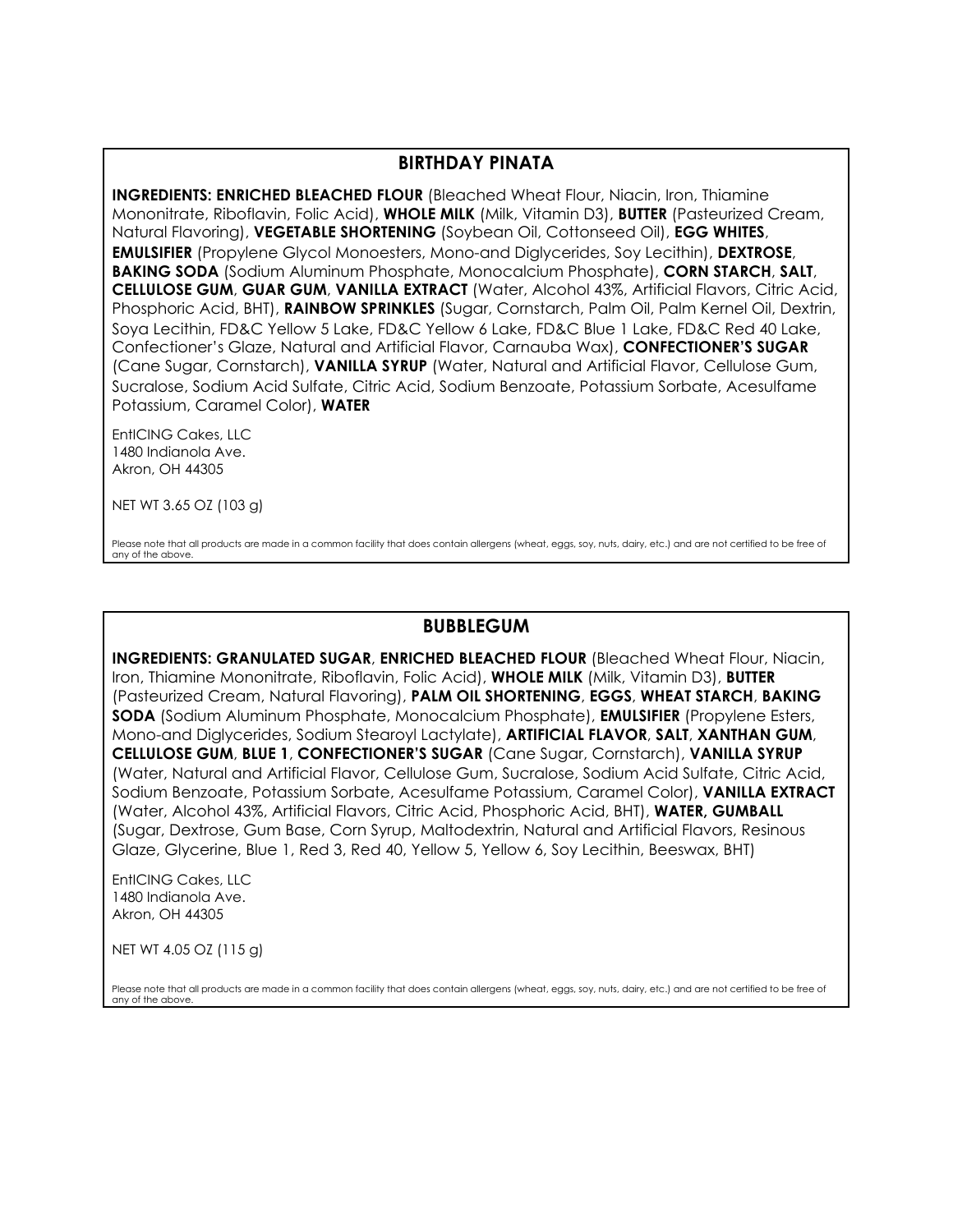#### **CEREAL & MILK**

**INGREDIENTS: ENRICHED BLEACHED FLOUR** (Bleached Wheat Flour, Niacin, Iron, Thiamine Mononitrate, Riboflavin, Folic Acid), **WHOLE MILK** (Milk, Vitamin D3), **BUTTER** (Pasteurized Cream, Natural Flavoring), **VEGETABLE SHORTENING** (Soybean Oil, Cottonseed Oil), **EGG WHITES**, **EMULSIFIER** (Propylene Glycol Monoesters, Mono-and Diglycerides, Soy Lecithin), **DEXTROSE**, **BAKING SODA** (Sodium Aluminum Phosphate, Monocalcium Phosphate), **CORN STARCH**, **SALT**, **CELLULOSE GUM**, **GUAR GUM**, **VANILLA EXTRACT** (Water, Alcohol 43%, Artificial Flavors, Citric Acid, Phosphoric Acid, BHT), **RAINBOW SPRINKLES** (Sugar, Cornstarch, Palm Oil, Palm Kernel Oil, Dextrin, Soya Lecithin, FD&C Yellow 5 Lake, FD&C Yellow 6 Lake, FD&C Blue 1 Lake, FD&C Red 40 Lake, Confectioner's Glaze, Natural and Artificial Flavor, Carnauba Wax), **CONFECTIONER'S SUGAR**  (Cane Sugar, Cornstarch), **VANILLA SYRUP** (Water, Natural and Artificial Flavor, Cellulose Gum, Sucralose, Sodium Acid Sulfate, Citric Acid, Sodium Benzoate, Potassium Sorbate, Acesulfame Potassium, Caramel Color), **WATER, FRUIT LOOP CEREAL** (Sugar, Corn Flour Blend [whole grain yellow corn flour, degerminated yellow corn flour], wheat flour, whole grain oat flour, oat fiber, soluble corn fiber, contains 2% or less of partially hydrogenated vegetable oil [coconut, soybean and/or cottonseed], salt, red 40, natural flavor, blue 2, turmeric color, yellow 6, annatto color, blue 1, BHT for freshness)

EntICING Cakes, LLC 1480 Indianola Ave. Akron, OH 44305

NET WT 3.75 OZ (106 g)

Please note that all products are made in a common facility that does contain allergens (wheat, eggs, soy, nuts, dairy, etc.) and are not certified to be free of any of the above.

### **CINNAMON TOAST CRUNCH**

**INGREDIENTS: INGREDIENTS: GRANULATED SUGAR**, **ENRICHED BLEACHED FLOUR** (Bleached Wheat Flour, Niacin, Iron, Thiamine Mononitrate, Riboflavin, Folic Acid, **SOYBEAN OIL**, **BUTTER**  (Pasteurized Cream, Natural Flavoring), **WHOLE MILK** (Milk, Vitamin D3), **BAKING SODA** (Sodium Aluminum Phosphate, Monocalcium Phosphate), **CINNAMON**, **EGG**, **DEXTROSE**, **TRICALCIUM PHOSPHATE DATEM**, **CORNSTARCH**, **SALT, CONFECTIONER'S SUGAR** (Cane Sugar, Cornstarch), **VANILLA SYRUP** (Water, Natural and Artificial Flavor, Cellulose Gum, Sucralose, Sodium Acid Sulfate, Citric Acid, Sodium Benzoate, Potassium Sorbate, Acesulfame Potassium, Caramel Color, **CINNAMON TOAST CRUNCH SUGAR AND CEREAL PIECES** (Whole Grain Wheat, Sugar, Rice Flour, Canola and/or Rice Bran Oil, Fructose, Maltodextrin, Dextrose, Salt, Cinnamon, Soy Lecithin, Trisodium Phosphate, Color Added)

EntICING Cakes, LLC 1480 Indianola Ave. Akron, OH 44305

NET WT 4.00 OZ (113 g)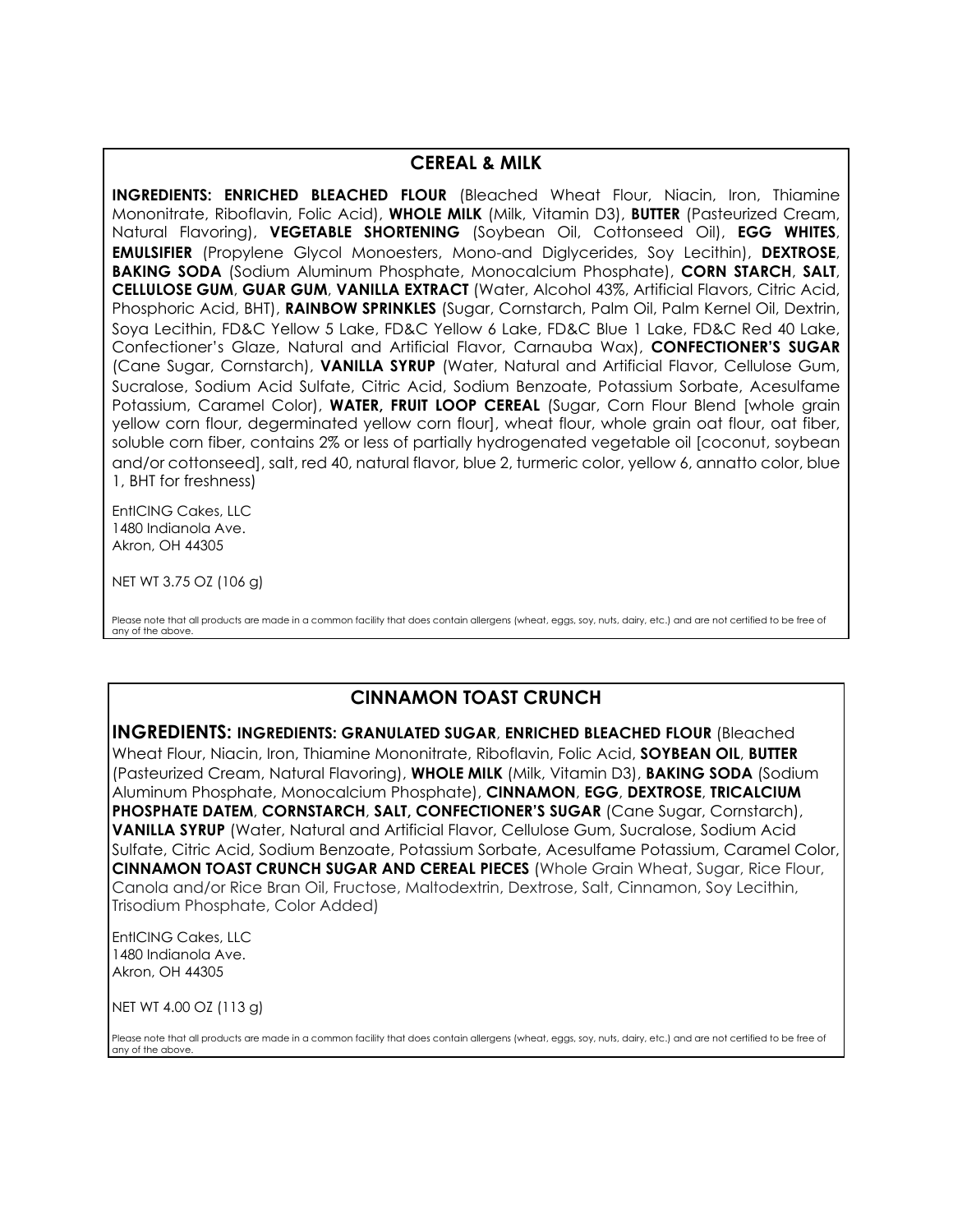## **CHOCOLATE DIPPED BANANA**

**INGREDIENTS: ALL PURPOSE FLOUR** (Wheat Flour, Niacin, Iron, Thiamin Mononitrate, Riboflavin, Folic Acid, Malted Barley Flour), **BANANAS**, **GRANULATED SUGAR**, **BUTTER** (Pasteurized Cream, Natural Flavoring), **LIGHT BROWN SUGAR** (Cane Sugar, Cane Molasses), **SOYBEAN OIL**, **WHOLE MILK** (Milk, Vitamin D3), **EGGS**, **VANILLA EXTRACT** (Water, Alcohol 43%, Artificial Flavors, Citric Acid, Phosphoric Acid, BHT), **BAKING SODA** (Sodium Aluminum Phosphate, Monocalcium Phosphate), **SALT, CONFECTIONER'S SUGAR** (Cane Sugar, Cornstarch), **VANILLA SYRUP** (Water, Natural and Artificial Flavor, Cellulose Gum, Sucralose, Sodium Acid Sulfate, Citric Acid, Sodium Benzoate, Potassium Sorbate, Acesulfame Potassium, Caramel Color), **RAINBOW SPRINKLES**  (Sugar, Cornstarch, Palm Oil, Palm Kernel Oil, Dextrin, Soya Lecithin, FD&C Yellow 5 Lake, FD&C Yellow 6 Lake, FD&C Blue 1 Lake, FD&C Red 40 Lake, Confectioner's Glaze, Natural and Artificial Flavor, Carnauba Wax), **DRIED BANANA CHIP**

EntICING Cakes, LLC 1480 Indianola Ave. Akron, OH 44305

NET WT 4.00 OZ (113 g)

Please note that all products are made in a common facility that does contain allergens (wheat, eggs, soy, nuts, dairy, etc.) and are not certified to be free of any of the above.

## **CLASSIC CHOCOLATE**

**INGREDIENTS: GRANULATED SUGAR**, **ALL-PURPOSE FLOUR** (Wheat Flour, Niacin, Iron, Thiamin Mononitrate, Riboflavin, Folic Acid, Malted Barley Flour), **COFFEE**, **WHOLE MILK** (Milk, Vitamin D3), **COCOA POWDER**, **SOYBEAN OIL**, **EGGS**, **VANILLA EXTRACT** (Water, Alcohol 43%, Artificial Flavors, Citric Acid, Phosphoric Acid, BHT), **BAKING SODA** (Sodium Aluminum Phosphate, Monocalcium Phosphate), **BAKING POWDER** (Corn Starch, Sodium Bicarbonate, Sodium Aluminum Sulfate, Monocalcium Phosphate), **SALT**, **CONFECTIONER'S SUGAR** (Cane Sugar, Cornstarch), **BUTTER**  (Pasteurized Cream, Natural Flavoring), **VANILLA SYRUP** (Water, Natural and Artificial Flavor, Cellulose Gum, Sucralose, Sodium Acid Sulfate, Citric Acid, Sodium Benzoate, Potassium Sorbate, Acesulfame Potassium, Caramel Color), **WATER, RAINBOW SPRINKLES** (Sugar, Cornstarch, Palm Oil, Palm Kernel Oil, Dextrin, Soya Lecithin, FD&C Yellow 5 Lake, FD&C Yellow 6 Lake, FD&C Blue 1 Lake, FD&C Red 40 Lake, Confectioner's Glaze, Natural and Artificial Flavor, Carnauba Wax)

EntICING Cakes, LLC 1480 Indianola Ave. Akron, OH 44305

NET WT 3.65 OZ (103 g)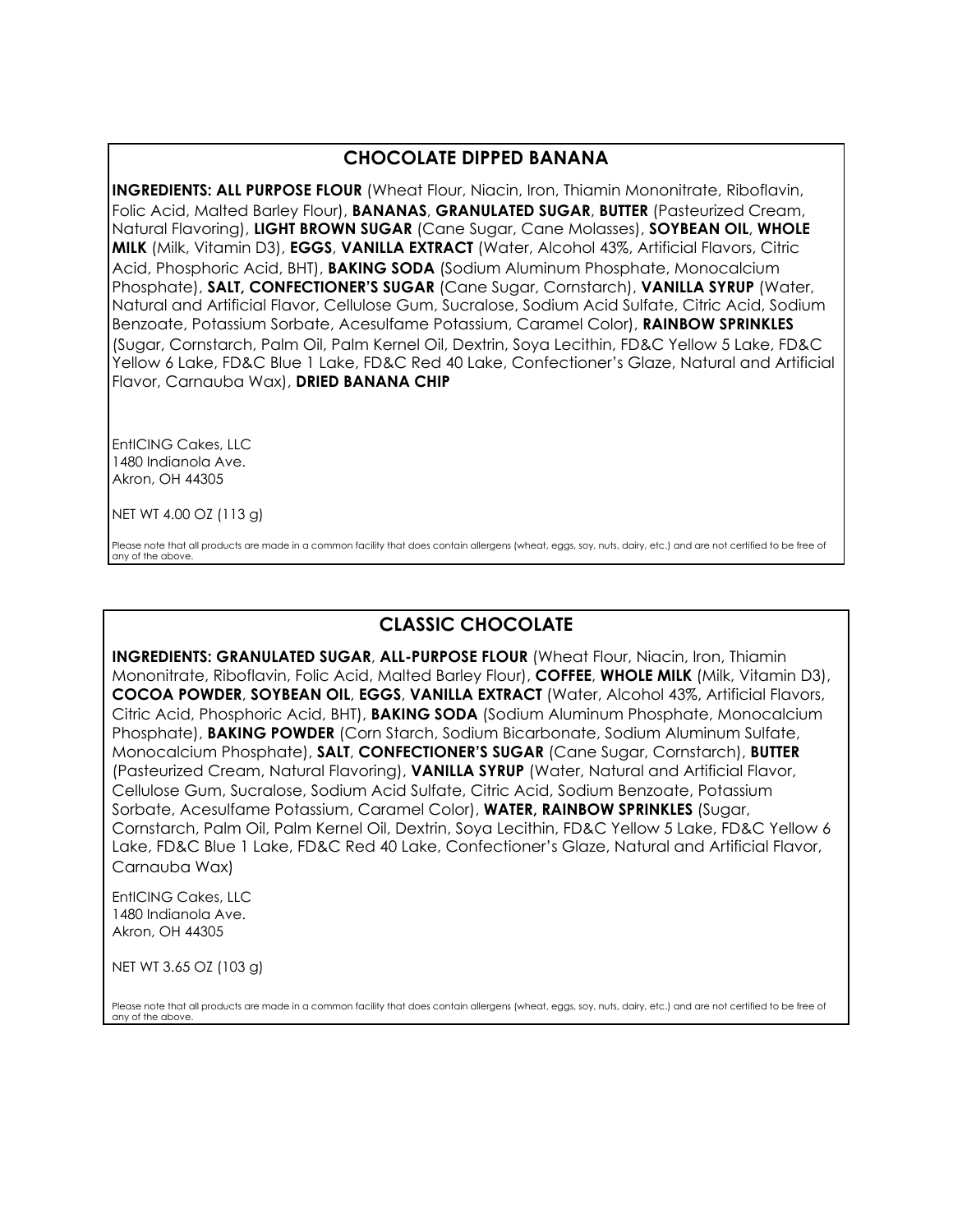## **CLASSIC VANILLA**

**INGREDIENTS: ENRICHED BLEACHED FLOUR** (Bleached Wheat Flour, Niacin, Iron, Thiamine Mononitrate, Riboflavin, Folic Acid), **BUTTER** (Pasteurized Cream, Natural Flavoring), **VEGETABLE SHORTENING** (Soybean Oil, Cottonseed Oil), **WHOLE MILK** (Milk, Vitamin D3), **EGG WHITES**, **EMULSIFIER** (Propylene Glycol Monoesters, Mono-and Diglycerides, Soy Lecithin), **DEXTROSE**, **BAKING SODA** (Sodium Aluminum Phosphate, Monocalcium Phosphate), **CORN STARCH**, **SALT**, **CELLULOSE GUM**, **GUAR GUM**, **VANILLA EXTRACT** (Water, Alcohol 43%, Artificial Flavors, Citric Acid, Phosphoric Acid, BHT). **CONFECTIONER'S SUGAR** (Cane Sugar, Cornstarch), **VANILLA SYRUP**  (Water, Natural and Artificial Flavor, Cellulose Gum, Sucralose, Sodium Acid Sulfate, Citric Acid, Sodium Benzoate, Potassium Sorbate, Acesulfame Potassium, Caramel Color), **WATER, RAINBOW SPRINKLES** (Sugar, Cornstarch, Palm Oil, Palm Kernel Oil, Dextrin, Soya Lecithin, FD&C Yellow 5 Lake, FD&C Yellow 6 Lake, FD&C Blue 1 Lake, FD&C Red 40 Lake, Confectioner's Glaze, Natural and Artificial Flavor, Carnauba Wax)

EntICING Cakes, LLC 1480 Indianola Ave. Akron, OH 44305

NET WT 3.65 OZ (103 g)

Please note that all products are made in a common facility that does contain allergens (wheat, eggs, soy, nuts, dairy, etc.) and are not certified to be free of any of the above.

## **COFFEE AND A DONUT**

**INGREDIENTS: GRANULATED SUGAR**, **ALL-PURPOSE FLOUR** (Wheat Flour, Niacin, Iron, Thiamin Mononitrate, Riboflavin, Folic Acid, Malted Barley Flour), **COFFEE**, **WHOLE MILK** (Milk, Vitamin D3), **COCOA POWDER**, **SOYBEAN OIL**, **EGGS**, **VANILLA EXTRACT** (Water, Alcohol 43%, Artificial Flavors, Citric Acid, Phosphoric Acid, BHT), **BAKING SODA** (Sodium Aluminum Phosphate, Monocalcium Phosphate), **BAKING POWDER** (Corn Starch, Sodium Bicarbonate, Sodium Aluminum Sulfate, Monocalcium Phosphate), **SALT**, **CONFECTIONER'S SUGAR** (Cane Sugar, Cornstarch), **BUTTER**  (Pasteurized Cream, Natural Flavoring), **VANILLA SYRUP** (Water, Natural and Artificial Flavor, Cellulose Gum, Sucralose, Sodium Acid Sulfate, Citric Acid, Sodium Benzoate, Potassium Sorbate, Acesulfame Potassium, Caramel Color), **WATER, CHOCOLATE COVERED COFFEE BEAN** (Sugar, Chocolate Liquor Processed with Alkali, Cocoa Butter, Milkfat, Soy Lecithin, Vanilla and Vanillin, Coffee Beans, Confectionary Glaze)

EntICING Cakes, LLC 1480 Indianola Ave. Akron, OH 44305

NET WT 3.90 OZ (111 g)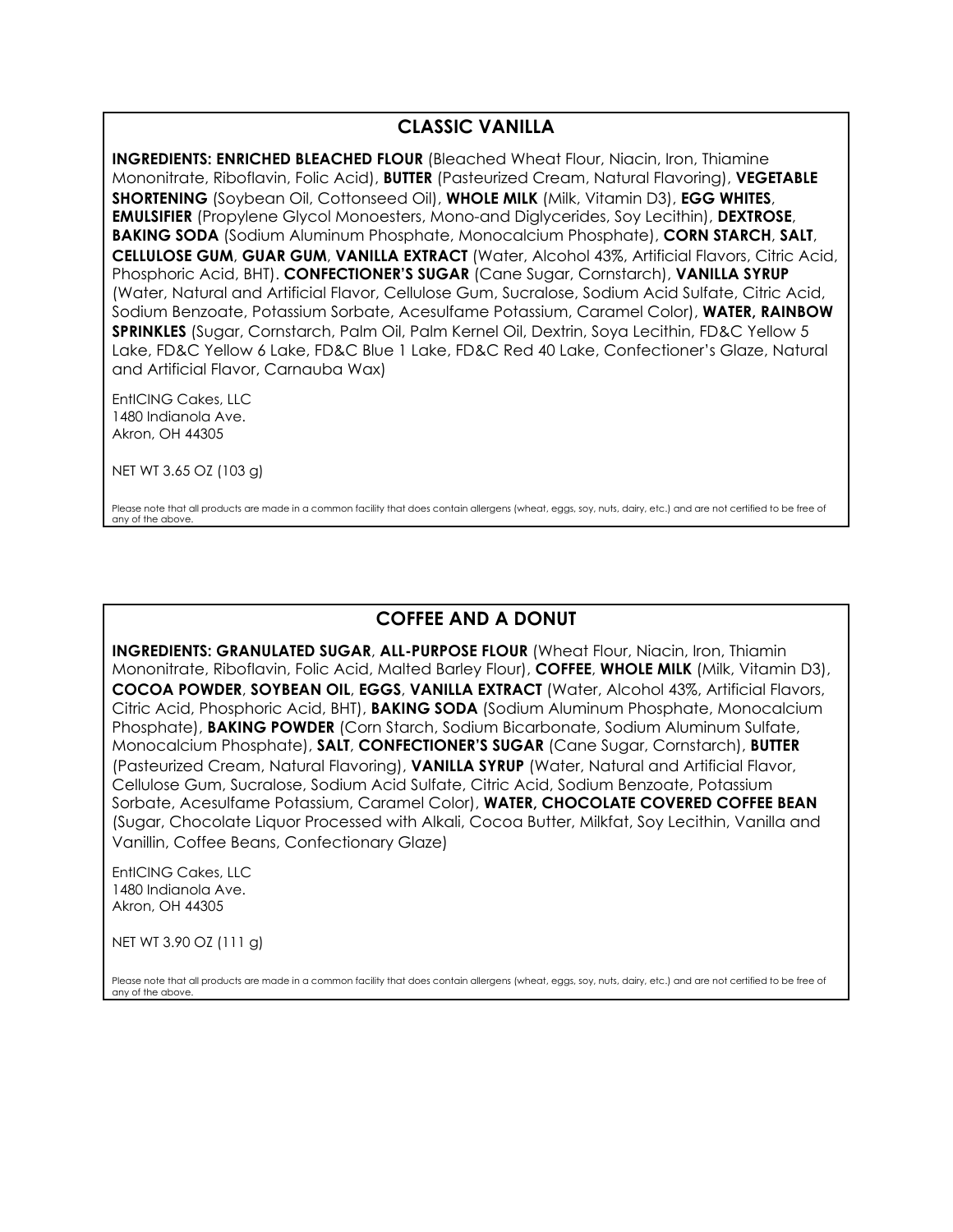## **COOKIE CHAOS**

**INGREDIENTS: GRANULATED SUGAR**, **ALL-PURPOSE FLOUR** (Wheat Flour, Niacin, Iron, Thiamin Mononitrate, Riboflavin, Folic Acid, Malted Barley Flour), **COFFEE**, **WHOLE MILK** (Milk, Vitamin D3), **COCOA POWDER**, **SOYBEAN OIL**, **EGGS**, **VANILLA EXTRACT** (Water, Alcohol 43%, Artificial Flavors, Citric Acid, Phosphoric Acid, BHT), **BAKING SODA** (Sodium Aluminum Phosphate, Monocalcium Phosphate), **BAKING POWDER** (Corn Starch, Sodium Bicarbonate, Sodium Aluminum Sulfate, Monocalcium Phosphate), **SALT**, **CONFECTIONER'S SUGAR** (Cane Sugar, Cornstarch), **BUTTER**  (Pasteurized Cream, Natural Flavoring), **VANILLA SYRUP** (Water, Natural and Artificial Flavor, Cellulose Gum, Sucralose, Sodium Acid Sulfate, Citric Acid, Sodium Benzoate, Potassium Sorbate, Acesulfame Potassium, Caramel Color), **LIGHT BROWN SUGAR** (Cane Sugar, Cane Molasses), **MINI CHOCOLATE CHIPS** (Sugar, Chocolate, Cocoa Butter, Butterfat, Soy Lecithin, Vanilla Extract), **MINI CHOCOLATE CHIP COOKIE CRISP** (Whole Grain Corn Flour, Sugar, Degermed Corn Meal, Corn Flour, High Oleic Canola Oil, Corn Syrup, Salt, Molasses, Cocoa Processed With Alkali, Caramel Color, Natural Flavor)

EntICING Cakes, LLC 1480 Indianola Ave. Akron, OH 44305

NET WT 3.55 OZ (101 g)

Please note that all products are made in a common facility that does contain allergens (wheat, eggs, soy, nuts, dairy, etc.) and are not certified to be free of any of the above.

### **COSMIC BROWNIE**

**INGREDIENTS: GRANULATED SUGAR**, **ALL-PURPOSE FLOUR** (Wheat Flour, Niacin, Iron, Thiamin Mononitrate, Riboflavin, Folic Acid, Malted Barley Flour), **COFFEE**, **WHOLE MILK** (Milk, Vitamin D3), **COCOA POWDER**, **SOYBEAN OIL**, **EGGS**, **VANILLA EXTRACT** (Water, Alcohol 43%, Artificial Flavors, Citric Acid, Phosphoric Acid, BHT), **BAKING SODA** (Sodium Aluminum Phosphate, Monocalcium Phosphate), **BAKING POWDER** (Corn Starch, Sodium Bicarbonate, Sodium Aluminum Sulfate, Monocalcium Phosphate), **SALT, CONFECTIONER'S SUGAR** (Cane Sugar, Cornstarch), **VANILLA SYRUP** (Water, Natural and Artificial Flavor, Cellulose Gum, Sucralose, Sodium Acid Sulfate, Citric Acid, Sodium Benzoate, Potassium Sorbate, Acesulfame Potassium, Caramel Color), **COSMIC SPRINKLES** (Sugar, Cornstarch, Palm Oil, Palm Kernel Oil, Dextrin, Soya Lecithin, FD&C Yellow 5 Lake, FD&C Yellow 6 Lake, FD&C Blue 1 Lake, FD&C Red 40 Lake, Confectioner's Glaze, Natural and Artificial Flavor, Carnauba Wax)

EntICING Cakes, LLC 1480 Indianola Ave. Akron, OH 44305

NET WT 4.00 OZ (113 g)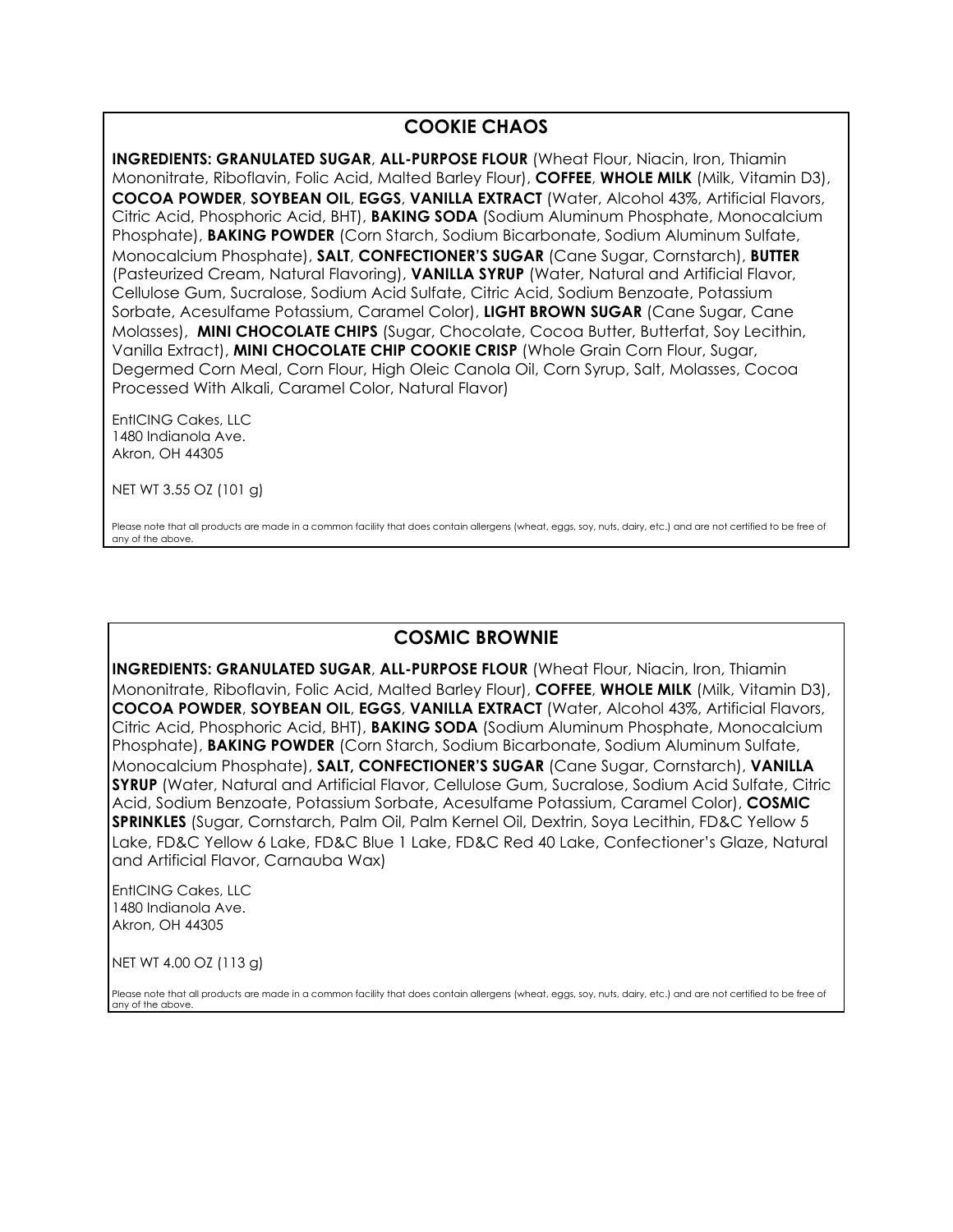## **COUNTY FAIR**

**INGREDIENTS: GRANULATED SUGAR**, **ALL-PURPOSE FLOUR** (Wheat Flour, Niacin, Iron, Thiamin Mononitrate, Riboflavin, Folic Acid, Malted Barley Flour), **WHOLE MILK** (Milk, Vitamin D3), **BUTTER** (Pasteurized Cream, Natural Flavoring), **STRAWBERRY PUREE**, **STRAWBERRY GELATIN** (Sugar, Gelatin, Adipic Acid, Artificial Flavor, Disodium Phosphate, Sodium Citrate, Fumaric Acid, Red 40), **EGGS**, **CORN STARCH**, **VANILLA EXTRACT** (Water, Alcohol 43%, Artificial Flavors, Citric Acid, Phosphoric Acid, BHT), **BAKING POWDER** (Corn Starch, Sodium Bicarbonate, Sodium Aluminum Sulfate, Monocalcium Phosphate), **CONFECTIONER'S SUGAR** (Cane Sugar, Cornstarch), **VANILLA SYRUP** (Water, Natural and Artificial Flavor, Cellulose Gum, Sucralose, Sodium Acid Sulfate, Citric Acid, Sodium Benzoate, Potassium Sorbate, Acesulfame Potassium, Caramel Color), **WATER, MINI FUNNEL CAKE** (Enriched Bleached Wheat Flour, Niacin, Iron, Thiamine Mononitrate, Riboflavin, Folic Acid, Sugar, Sodium Acid Pyrophosphate, Sodium Bicarbonate, Dicalcium Phosphate, Nonfat Milk, Salt, Canola or Soybean Oil, Egg Yolks, Egg Whites, Artificial Flavor, Soy Flour)

EntICING Cakes, LLC 1480 Indianola Ave. Akron, OH 44305

NET WT 4.25 OZ (121 g)

Please note that all products are made in a common facility that does contain allergens (wheat, eggs, soy, nuts, dairy, etc.) and are not certified to be free of any of the above.

# **CRACKER JACK**

**INGREDIENTS: ENRICHED BLEACHED FLOUR** (Bleached Wheat Flour, Niacin, Iron, Thiamine Mononitrate, Riboflavin, Folic Acid), **BUTTER** (Pasteurized Cream, Natural Flavoring), **VEGETABLE SHORTENING** (Soybean Oil, Cottonseed Oil), **WHOLE MILK** (Milk, Vitamin D3), **BUTTER** (Pasteurized Cream, Natural Flavoring), **EGG WHITES**, **EMULSIFIER** (Propylene Glycol Monoesters, Mono-and Diglycerides, Soy Lecithin), **DEXTROSE**, **BAKING SODA** (Sodium Aluminum Phosphate, Monocalcium Phosphate), **CORN STARCH**, **SALT**, **CELLULOSE GUM**, **GUAR GUM**, **VANILLA EXTRACT** (Water, Alcohol 43%, Artificial Flavors, Citric Acid, Phosphoric Acid, BHT), **CONFECTIONER'S SUGAR**  (Cane Sugar, Cornstarch), **VANILLA SYRUP** (Water, Natural and Artificial Flavor, Cellulose Gum, Sucralose, Sodium Acid Sulfate, Citric Acid, Sodium Benzoate, Potassium Sorbate, Acesulfame Potassium, Caramel Color), **WATER. CARAMEL** (High Fructose Corn Syrup, Nonfat Milk, Modified Corn Starch, Salt, Sugar, Natural Flavors, Caramel Color, Sodium Alginate, Sodium Citrate, Sodium Phosphate, Soy Lecithin, Yellow 6, Red 40), **CARAMEL CORN CRACKER JACKS** (Sugar, Corn Syrup, Popcorn, Peanuts, Molasses, Salt, Corn and/or Soybean Oil, Soy Lecithin)

EntICING Cakes, LLC 1480 Indianola Ave. Akron, OH 44305

NET WT 3.55 OZ (101 g)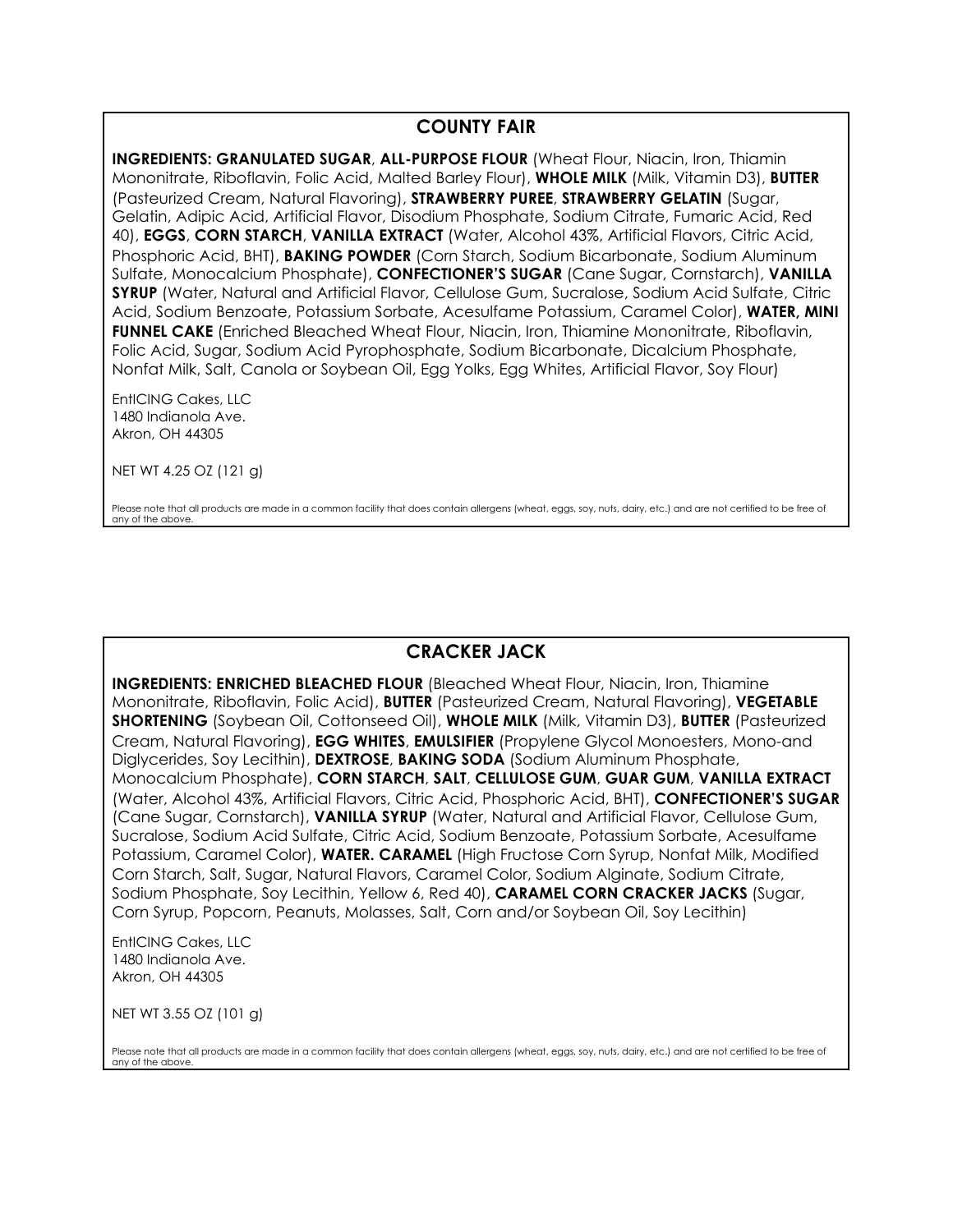## **DEEP FRIED OREO**

**INGREDIENTS: GRANULATED SUGAR**, **ALL-PURPOSE FLOUR** (Wheat Flour, Niacin, Iron, Thiamin Mononitrate, Riboflavin, Folic Acid, Malted Barley Flour), **COFFEE**, **WHOLE MILK** (Milk, Vitamin D3), **COCOA POWDER**, **SOYBEAN OIL**, **EGGS**, **VANILLA EXTRACT** (Water, Alcohol 43%, Artificial Flavors, Citric Acid, Phosphoric Acid, BHT), **BAKING SODA** (Sodium Aluminum Phosphate, Monocalcium Phosphate), **BAKING POWDER** (Corn Starch, Sodium Bicarbonate, Sodium Aluminum Sulfate, Monocalcium Phosphate), **SALT**, **OREOS** (Sugar, Enriched Wheat Reduced Thiamine Mononitrate [Vitamin B1], Riboflavin B2], High Oleic Canola Oil and/or Palm Oil, Cocoa Processed With Alkali, Fructose Corn Syrup, Baking Soda, Cornstarch, Salt, Soy Lecithin (Emulsifier), Vanillin-An Flavor, Chocolate), **CONFECTIONER'S SUGAR** (Cane Sugar, Cornstarch), **BUTTER** (Pasteurized Cream, Natural Flavoring), **VANILLA SYRUP** (Water, Natural and Artificial Flavor, Cellulose Gum, Sucralose, Sodium Acid Sulfate, Citric Acid, Sodium Benzoate, Potassium Sorbate, Acesulfame Potassium, Caramel Color), **WATER, CHOCOLATE CHIPS** (Sugar, Chocolate, Cocoa Butter, Butterfat, Soy Lecithin, Vanilla Extract), **COCONUT OIL** and/or **HEAVY CREAM** (cream (milk), mono and digycerides, polysorbate 80 and carrageenan)**.**

EntICING Cakes, LLC 1480 Indianola Ave. Akron, OH 44305

NET WT 4.00 OZ (113 g)

Please note that all products are made in a common facility that does contain allergens (wheat, eggs, soy, nuts, dairy, etc.) and are not certified to be free of any of the above.

## **DIRT PUDDING**

**INGREDIENTS: GRANULATED SUGAR**, **ALL-PURPOSE FLOUR** (Wheat Flour, Niacin, Iron, Thiamin Mononitrate, Riboflavin, Folic Acid, Malted Barley Flour), **COFFEE**, **WHOLE MILK** (Milk, Vitamin D3), **COCOA POWDER**, **SOYBEAN OIL**, **EGGS**, **VANILLA EXTRACT** (Water, Alcohol 43%, Artificial Flavors, Citric Acid, Phosphoric Acid, BHT), **BAKING SODA** (Sodium Aluminum Phosphate, Monocalcium Phosphate), **BAKING POWDER** (Corn Starch, Sodium Bicarbonate, Sodium Aluminum Sulfate, Monocalcium Phosphate), **SALT, CONFECTIONER'S SUGAR** (Cane Sugar, Cornstarch), **VANILLA SYRUP** (Water, Natural and Artificial Flavor, Cellulose Gum, Sucralose, Sodium Acid Sulfate, Citric Acid, Sodium Benzoate, Potassium Sorbate, Acesulfame Potassium, Caramel Color), **OREOS**  (Sugar, Enriched Wheat Reduced Thiamine Mononitrate [Vitamin B1], Riboflavin B2], High Oleic Canola Oil and/or Palm Oil, Cocoa Processed With Alkali, Fructose Corn Syrup, Baking Soda, Cornstarch, Salt, Soy Lecithin (Emulsifier), Vanillin-An Flavor, Chocolate), **GUMMY WORMS**  (Glucose Syrup, Sugar, Gelatin, Dextrose, Contains Less Than 2% Of: Citric Acid, Artificial and Natural Flavor, Palm Oil, Palm Kernel Oil, White Beeswax, Yellow Beeswax, Carnauba Wax, Colored With Fruit and Vegetable Extract, Colored With Spirulina Extract)

EntICING Cakes, LLC 1480 Indianola Ave. Akron, OH 44305

NET WT 4.00 OZ (113 g)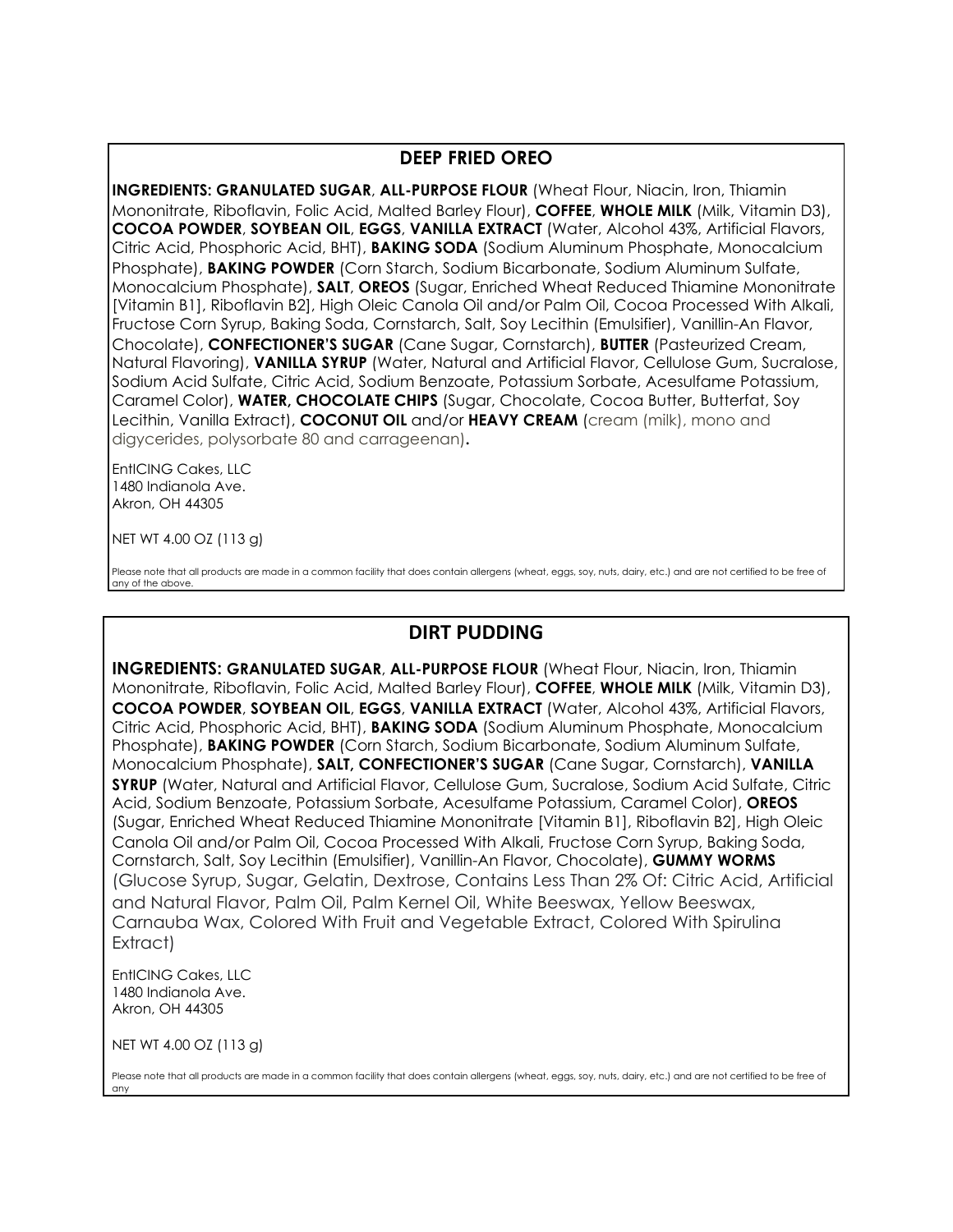#### **DRUMSTICK**

**INGREDIENTS: ENRICHED BLEACHED FLOUR** (Bleached Wheat Flour, Niacin, Iron, Thiamine Mononitrate, Riboflavin, Folic Acid), **BUTTER** (Pasteurized Cream, Natural Flavoring), **VEGETABLE SHORTENING** (Soybean Oil, Cottonseed Oil), **WHOLE MILK** (Milk, Vitamin D3), **BUTTER** (Pasteurized Cream, Natural Flavoring), **EGG WHITES**, **EMULSIFIER** (Propylene Glycol Monoesters, Mono-and Diglycerides, Soy Lecithin), **DEXTROSE**, **BAKING SODA** (Sodium Aluminum Phosphate, Monocalcium Phosphate), **CORN STARCH**, **SALT**, **CELLULOSE GUM**, **GUAR GUM**, **VANILLA EXTRACT** (Water, Alcohol 43%, Artificial Flavors, Citric Acid, Phosphoric Acid, BHT), **CONFECTIONER'S SUGAR**  (Cane Sugar, Cornstarch), **VANILLA SYRUP** (Water, Natural and Artificial Flavor, Cellulose Gum, Sucralose, Sodium Acid Sulfate, Citric Acid, Sodium Benzoate, Potassium Sorbate, Acesulfame Potassium, Caramel Color), **WATER, HOT FUDGE** (Sugar, Corn Syrup, Nonfat Milk, Palm Oil, Cocoa Processed with Alkali And Cocoa, Sodium Citrate, Vanilla Extract, Salt), **WAFFLE CONE** (Enriched Wheat Flour (Niacin, Reduced Iron, Thiamine Mononitrate, Riboflavin, Folic Acid), Brown Sugar, Vegetable Oil Shortening (Soybean Oil or Canola Oil, Modified Palm Oil, Soy Lecithin), Soy Lecithin, Oat Fiber, Salt, Artificial Flavor), **PEANUTS.**

EntICING Cakes, LLC 1480 Indianola Ave. Akron, OH 44305

NET WT 4.25 OZ (121 g)

Please note that all products are made in a common facility that does contain allergens (wheat, eggs, soy, nuts, dairy, etc.) and are not certified to be free of any of the above.

### **DUNKAROO**

**INGREDIENTS: ENRICHED BLEACHED FLOUR** (Bleached Wheat Flour, Niacin, Iron, Thiamine Mononitrate, Riboflavin, Folic Acid), **WHOLE MILK** (Milk, Vitamin D3), **BUTTER** (Pasteurized Cream, Natural Flavoring), **VEGETABLE SHORTENING** (Soybean Oil, Cottonseed Oil), **EGG WHITES**, **EMULSIFIER** (Propylene Glycol Monoesters, Mono-and Diglycerides, Soy Lecithin), **DEXTROSE**, **BAKING SODA** (Sodium Aluminum Phosphate, Monocalcium Phosphate), **CORN STARCH**, **SALT**, **CELLULOSE GUM**, **GUAR GUM**, **VANILLA EXTRACT** (Water, Alcohol 43%, Artificial Flavors, Citric Acid, Phosphoric Acid, BHT), **RAINBOW SPRINKLES** (Sugar, Cornstarch, Palm Oil, Palm Kernel Oil, Dextrin, Soya Lecithin, FD&C Yellow 5 Lake, FD&C Yellow 6 Lake, FD&C Blue 1 Lake, FD&C Red 40 Lake, Confectioner's Glaze, Natural and Artificial Flavor, Carnauba Wax), **CONFECTIONER'S SUGAR**  (Cane Sugar, Cornstarch), **VANILLA SYRUP** (Water, Natural and Artificial Flavor, Cellulose Gum, Sucralose, Sodium Acid Sulfate, Citric Acid, Sodium Benzoate, Potassium Sorbate, Acesulfame Potassium, Caramel Color), **WATER, TEDDY GRAHAMS (**Graham Flour [Whole Grain Wheat Flour], Unbleached Enriched Flour, Riboflavin, Sugar, Soybean And/Or Canola Oil, Dextrose, Honey, Calcium Carbonate, Maltodextrin, Baking Soda, Salt, Soy Lecithin, Natural Flavor)

EntICING Cakes, LLC 1480 Indianola Ave. Akron, OH 44305

NET WT 4.00 OZ (113 g)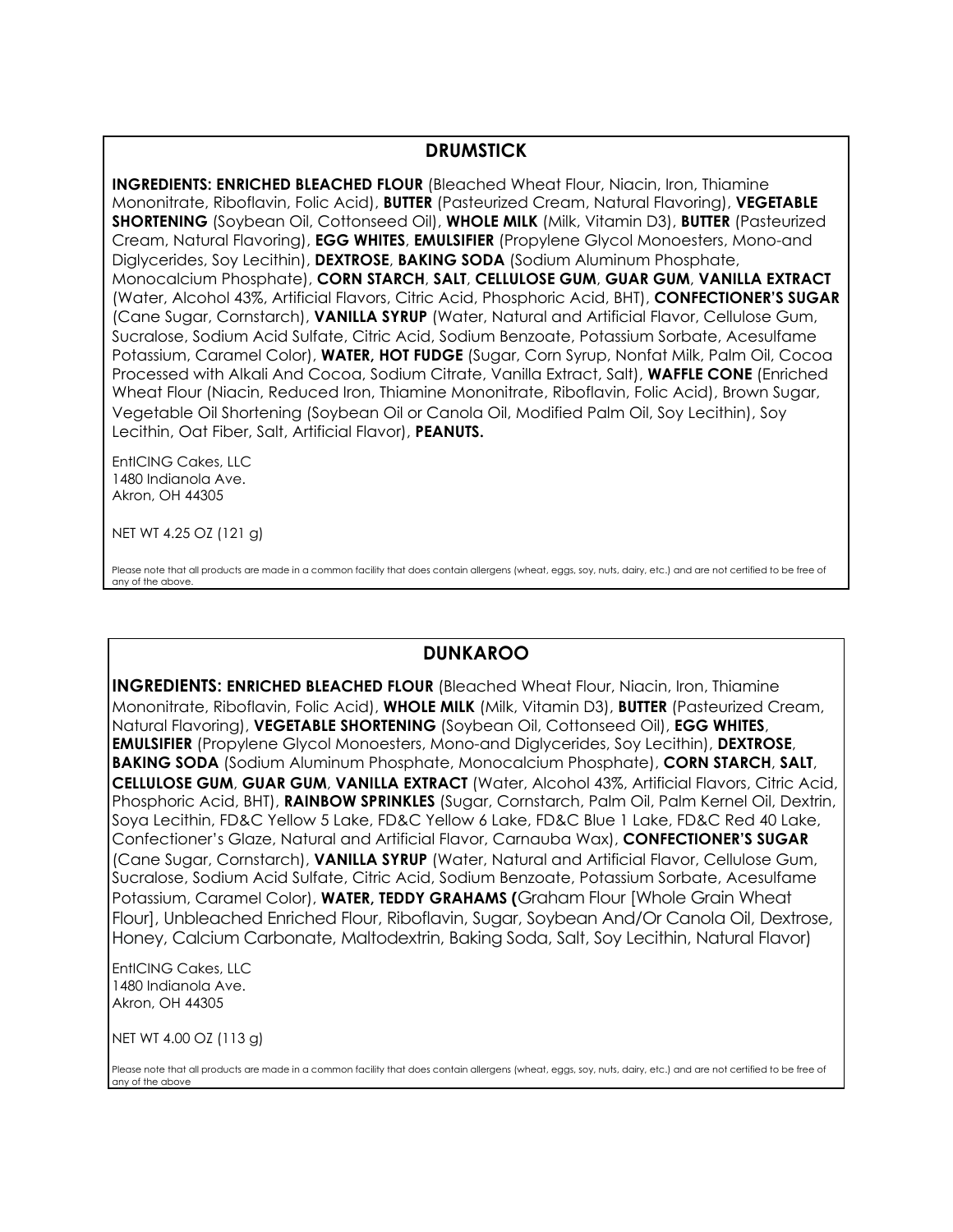#### **FROSTED ANIMAL CRACKER**

**INGREDIENTS: ENRICHED BLEACHED FLOUR** (Bleached Wheat Flour, Niacin, Iron, Thiamine Mononitrate, Riboflavin, Folic Acid), **WHOLE MILK** (Milk, Vitamin D3), **BUTTER** (Pasteurized Cream, Natural Flavoring), **VEGETABLE SHORTENING** (Soybean Oil, Cottonseed Oil), **EGG WHITES**, **EMULSIFIER** (Propylene Glycol Monoesters, Mono-and Diglycerides, Soy Lecithin), **DEXTROSE**, **BAKING SODA** (Sodium Aluminum Phosphate, Monocalcium Phosphate), **CORN STARCH**, **SALT**, **CELLULOSE GUM**, **GUAR GUM**, **VANILLA EXTRACT** (Water, Alcohol 43%, Artificial Flavors, Citric Acid, Phosphoric Acid, BHT), **RAINBOW SPRINKLES** (Sugar, Cornstarch, Palm Oil, Palm Kernel Oil, Dextrin, Soya Lecithin, FD&C Yellow 5 Lake, FD&C Yellow 6 Lake, FD&C Blue 1 Lake, FD&C Red 40 Lake, Confectioner's Glaze, Natural and Artificial Flavor, Carnauba Wax). **CONFECTIONER'S SUGAR**  (Cane Sugar, Cornstarch), **VANILLA SYRUP** (Water, Natural and Artificial Flavor, Cellulose Gum, Sucralose, Sodium Acid Sulfate, Citric Acid, Sodium Benzoate, Potassium Sorbate, Acesulfame Potassium, Caramel Color), **WATER, FROSTED ANIMAL CRACKER** (Sugar, Enriched Bleached Wheat Flour, Niacin, Iron, Thiamine Mononitrate, Riboflavin, Folic Acid, Palm Kernel, Soybean and Palm Oil with TBHQ, High Fructose Corn Syrup, Whey, Cornstarch, Salt, Sorbitan Tristearate, Color Added, Soy Lecithin, Baking Soda, Red 40 Lake, Natural and Artificial Flavors, Carnauba Wax, Yellow 5, Blue 1, Blue 2 Lake, Yellow 6 Lake, Yellow 6), **WHITE CHOCOLATE CHIPS** (Sugar, Palm Kernel Oil, Whole Milk Powder, Nonfat Dry Milk, Soy Lecithin, Vanilla Extract, Natural Flavor), **COCONUT OIL**  and/or **HEAVY CREAM** (cream (milk), mono and digycerides, polysorbate 80 and carrageenan)

EntICING Cakes, LLC 1480 Indianola Ave. Akron, OH 44305

NET WT 4.15 OZ (117 g)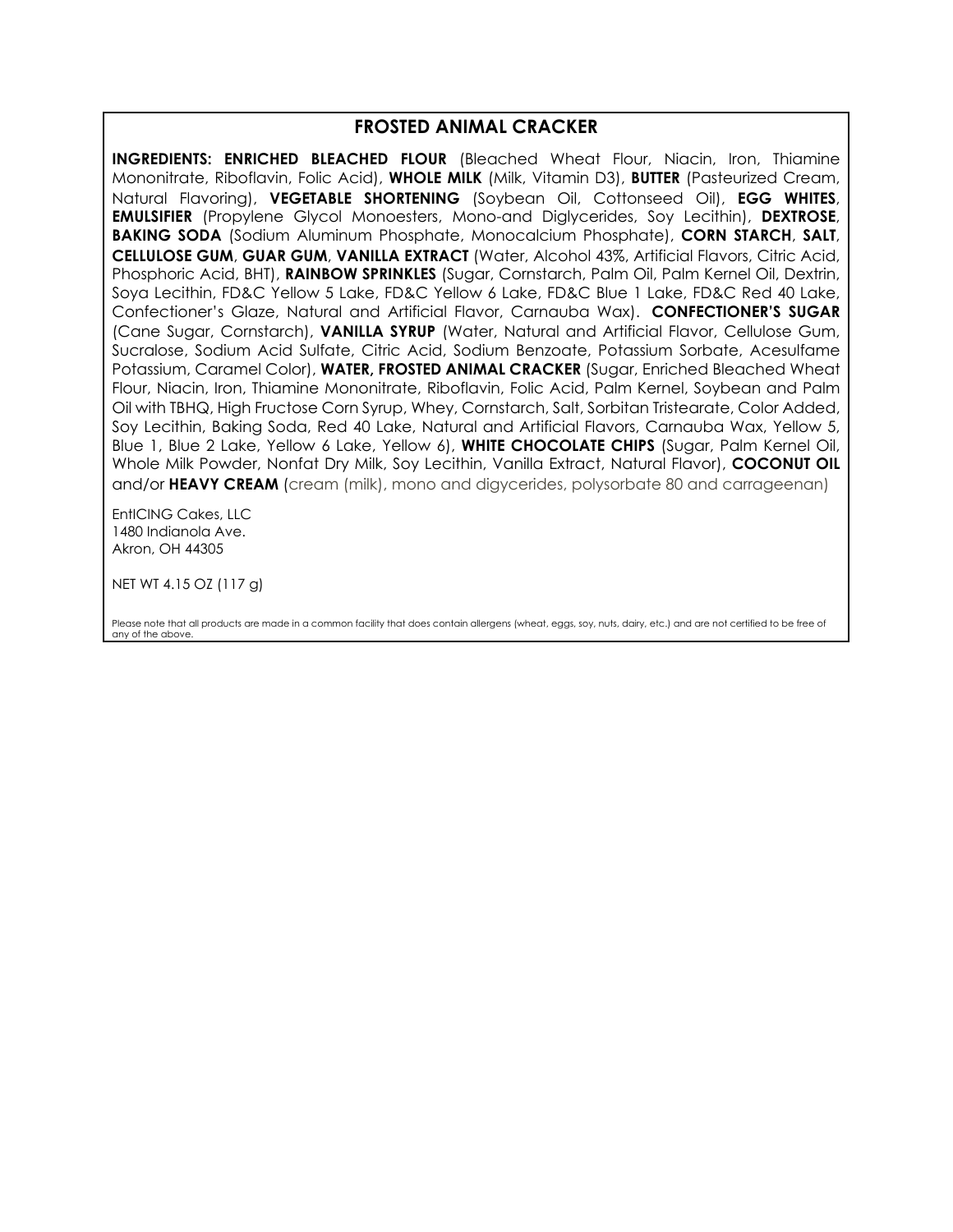### **HOT FUDGE SUNDAE**

**INGREDIENTS: GRANULATED SUGAR**, **ALL-PURPOSE FLOUR** (Wheat Flour, Niacin, Iron, Thiamin Mononitrate, Riboflavin, Folic Acid, Malted Barley Flour), **COFFEE**, **WHOLE MILK** (Milk, Vitamin D3), **COCOA POWDER**, **SOYBEAN OIL**, **EGGS**, **VANILLA EXTRACT** (Water, Alcohol 43%, Artificial Flavors, Citric Acid, Phosphoric Acid, BHT), **BAKING SODA** (Sodium Aluminum Phosphate, Monocalcium Phosphate), **BAKING POWDER** (Corn Starch, Sodium Bicarbonate, Sodium Aluminum Sulfate, Monocalcium Phosphate), **SALT**, **CONFECTIONER'S SUGAR** (Cane Sugar, Cornstarch), **BUTTER**  (Pasteurized Cream, Natural Flavoring), **VANILLA SYRUP** (Water, Natural and Artificial Flavor, Cellulose Gum, Sucralose, Sodium Acid Sulfate, Citric Acid, Sodium Benzoate, Potassium Sorbate, Acesulfame Potassium, Caramel Color), **WATER, MARASCHINO CHERRY** (Cherries, Water, Corn Syrup, Sugar, Citric Acid, Natural and Artificial Flavors, Sodium Benzoate, Potassium Sorbate, Red 40, Sulfur Dioxide, May Contain Pits), **RAINBOW SPRINKLES** (Sugar, Cornstarch, Palm Oil, Palm Kernel Oil, Dextrin, Soya Lecithin, FD&C Yellow 5 Lake, FD&C Yellow 6 Lake, FD&C Blue 1 Lake, FD&C Red 40 Lake, Confectioner's Glaze, Natural and Artificial Flavor, Carnauba Wax), **CHOCOLATE CHIPS** (Sugar, Chocolate, Cocoa Butter, Butterfat, Soy Lecithin, Vanilla Extract), **COCONUT OIL** and/or **HEAVY CREAM** (cream (milk), mono and digycerides, polysorbate 80 and carrageenan)

EntICING Cakes, LLC 1480 Indianola Ave. Akron, OH 44305

NET WT 3.90 OZ (111 g)

Please note that all products are made in a common facility that does contain allergens (wheat, eggs, soy, nuts, dairy, etc.) and are not certified to be free of any of the above.

### **KEY LIME PIE**

**INGREDIENTS: ENRICHED BLEACHED FLOUR** (Bleached Wheat Flour, Niacin, Iron, Thiamine Mononitrate, Riboflavin, Folic Acid), **WHOLE MILK** (Milk, Vitamin D3), **BUTTER** (Pasteurized Cream, Natural Flavoring), **VEGETABLE SHORTENING** (Soybean Oil, Cottonseed Oil), **EGG WHITES**, **EMULSIFIER** (Propylene Glycol Monoesters, Mono-and Diglycerides, Soy Lecithin), **DEXTROSE**, **BAKING SODA** (Sodium Aluminum Phosphate, Monocalcium Phosphate), **CORN STARCH**, **SALT**, **CELLULOSE GUM**, **GUAR GUM**, **VANILLA EXTRACT** (Water, Alcohol 43%, Artificial Flavors, Citric Acid, Phosphoric Acid, BHT), **LIME, CONFECTIONER'S SUGAR** (Cane Sugar, Cornstarch), **VANILLA SYRUP**  (Water, Natural and Artificial Flavor, Cellulose Gum, Sucralose, Sodium Acid Sulfate, Citric Acid, Sodium Benzoate, Potassium Sorbate, Acesulfame Potassium, Caramel Color), **GRAHAM CRACKERS** (Unbleached Enriched Flour (Wheat Flour, Niacin, Reduced Iron, Thiamine Mononitrate {Vitamin B1}, Riboflavin {Vitamin B2}, Folic Acid), Graham Flour (Whole Grain Wheat Flour), Sugar, Soybean Oil, Honey, Leavening (Baking Soda and/or Calcium Phosphate), Salt, Soy Lecithin, Artificial Flavor

EntICING Cakes, LLC 1480 Indianola Ave. Akron, OH 44305

NET WT 4.00 OZ (113 g)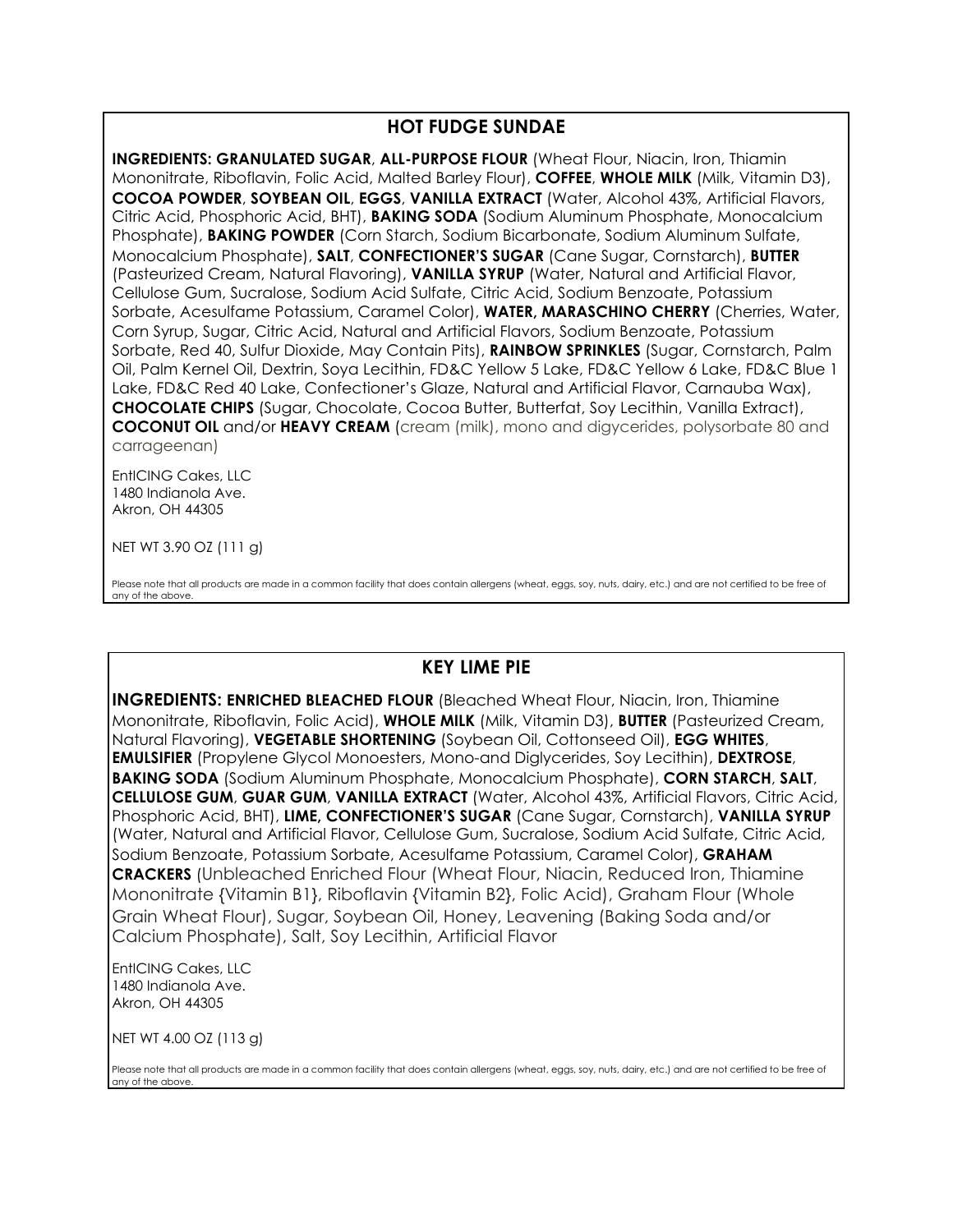## **LIMONCELLO**

**INGREDIENTS: ALL PURPOSE FLOUR** (Wheat Flour, Niacin, Iron, Thiamin Mononitrate, Riboflavin, Folic Acid, Malted Barley Flour), **SUGAR**, **BUTTER** (Pasteurized Cream, Natural Flavoring), **WHOLE MILK** (Milk, Vitamin D3), **EGGS**, **LEMON JUICE** (Water, Concentrated Lemon Juice, Sodium Benzoate, Sodium Metabisulfite, Sodium Sulfite, Lemon Oil), **SOYBEAN OIL**, **LEMON ZEST**, **LEMON EXTRACT** (Alcohol 83%, Water, Oil of Lemon), **CORNSTARCH**, **BAKING POWDER** (Corn Starch, Sodium Bicarbonate, Sodium Aluminum Sulfate, Monocalcium Phosphate), **BAKING SODA** (Sodium Aluminum Phosphate, Monocalcium Phosphate), **SALT, CONFECTIONER'S SUGAR** (Cane Sugar, Cornstarch), **VANILLA SYRUP** (Water, Natural and Artificial Flavor, Cellulose Gum, Sucralose, Sodium Acid Sulfate, Citric Acid, Sodium Benzoate, Potassium Sorbate, Acesulfame Potassium, Caramel Color), **LEMON CANDY** (Corn Syrup, Sugar, Citric Acid, Lemon Juice From Concentrate, Lemon Oil, Malic Acid, Titanium Dioxide (Color), Yellow 5), **EDIBLE GLITTER**

EntICING Cakes, LLC 1480 Indianola Ave. Akron, OH 44305

NET WT 4.00 OZ (113 g)

Please note that all products are made in a common facility that does contain allergens (wheat, eggs, soy, nuts, dairy, etc.) and are not certified to be free of any of the above.

## **MARCHMALLOW MADNESS**

**INGREDIENTS: GRANULATED SUGAR**, **ENRICHED BLEACHED FLOUR** (Bleached Wheat Flour, Niacin, Iron, Thiamine Mononitrate, Riboflavin, Folic Acid), **WHOLE MILK** (Milk, Vitamin D3), **BUTTER**  (Pasteurized Cream, Natural Flavoring), **PALM OIL SHORTENING**, **EGGS**, **WHEAT STARCH**, **BAKING SODA** (Sodium Aluminum Phosphate, Monocalcium Phosphate), **EMULSIFIER** (Propylene Esters, Mono-and Diglycerides, Sodium Stearoyl Lactylate), **ARTIFICIAL FLAVOR**, **SALT**, **XANTHAN GUM**, **CELLULOSE GUM**, **GREEN FOOD COLORING** (Corn Syrup, Glycerin, Sugar, Water, FD&C Yellow #6, FD&C Yellow #5, FD&C Blue #1, Modified Food Starch, Agar, Potassium Sorbate, Citric Acid, Sodium Citrate), **CONFECTIONER'S SUGAR** (Cane Sugar, Cornstarch), **VANILLA SYRUP** (Water, Natural and Artificial Flavor, Cellulose Gum, Sucralose, Sodium Acid Sulfate, Citric Acid, Sodium Benzoate, Potassium Sorbate, Acesulfame Potassium, Caramel Color), **VANILLA EXTRACT** (Water, Alcohol 43%, Artificial Flavors, Citric Acid, Phosphoric Acid, BHT), **WATER, LUCKY CHARMS** (Whole Grain Oats, Sugar, Oat Flour, Corn Syrup, Modified Corn Starch, Corn Starch, Dextrose, Salt Gelatin, Trisodium Phosphate, Yellow 5 & 6, Red 40, Blue 1 and Other Color Added, Natural and Artificial Flavor, Enriched with Vitamins)

EntICING Cakes, LLC 1480 Indianola Ave. Akron, OH 44305

NET WT 3.70 OZ (106 g)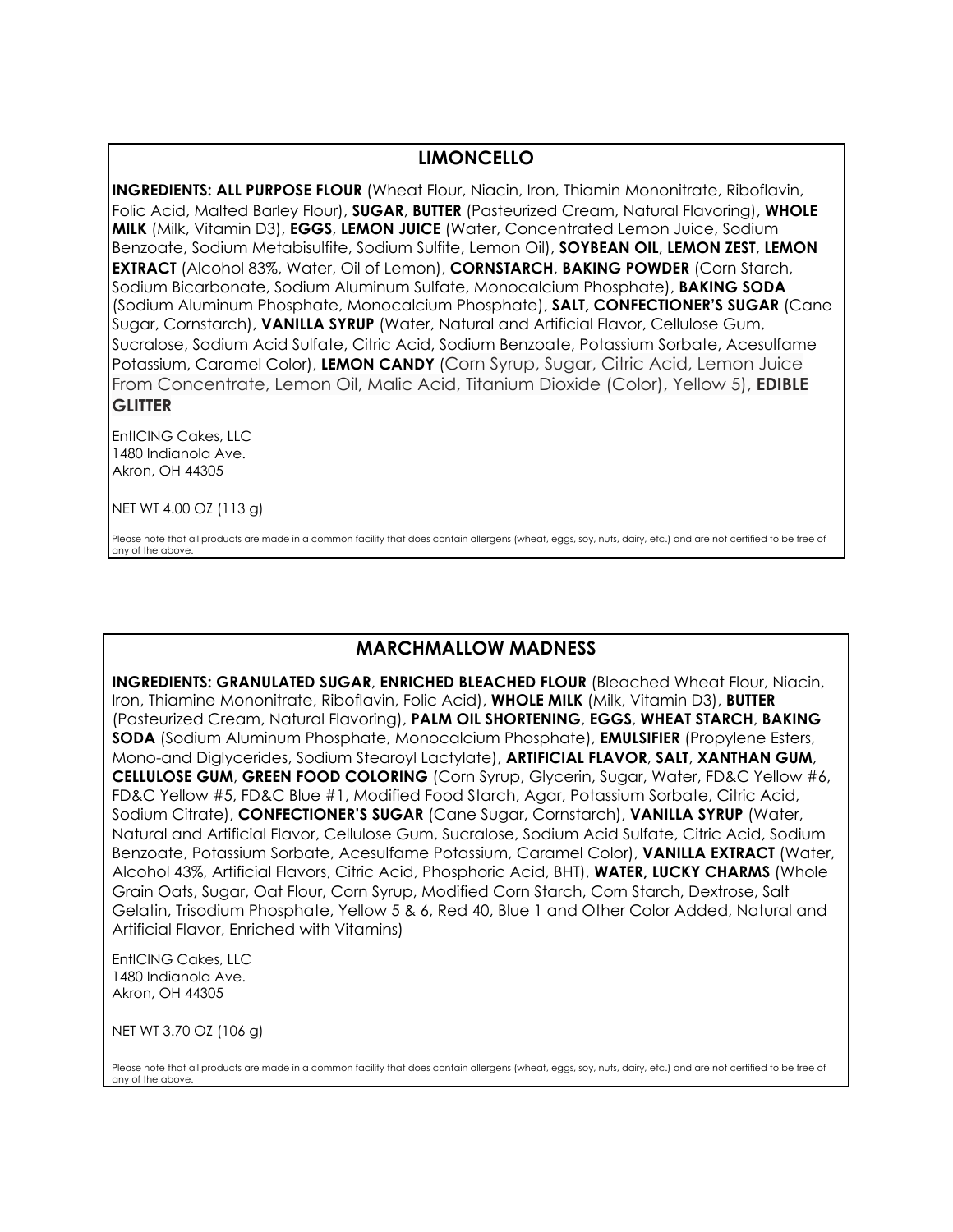#### **MIDNIGHT PUMPKIN**

**INGREDIENTS: ALL-PURPOSE FLOUR** (Wheat Flour, Niacin, Iron, Thiamin Mononitrate, Riboflavin, Folic Acid, Malted Barley Flour), **PUMPKIN PUREE**, **GRANULATED SUGAR**, **WHOLE MILK** (Milk, Vitamin D3), **BUTTER** (Pasteurized Cream, Natural Flavoring), **EGGS**, **SOYBEAN OIL**, **VANILLA EXTRACT** (Water, Alcohol 43%, Artificial Flavors, Citric Acid, Phosphoric Acid, BHT), **BAKING SODA** (Sodium Aluminum Phosphate, Monocalcium Phosphate), **MINI CHOCOLATE CHIPS** (Sugar, Chocolate, Cocoa Butter, Butterfat, Soy Lecithin, Vanilla Extract), **CONFECTIONER'S SUGAR** (Cane Sugar, Cornstarch), **COCOA POWDER, VANILLA SYRUP** (Water, Natural and Artificial Flavor, Cellulose Gum, Sucralose, Sodium Acid Sulfate, Citric Acid, Sodium Benzoate, Potassium Sorbate, Acesulfame Potassium, Caramel Color), **WATER**

EntICING Cakes, LLC 1480 Indianola Ave. Akron, OH 44305

NET WT 4.45 OZ (126 g)

Please note that all products are made in a common facility that does contain allergens (wheat, eggs, soy, nuts, dairy, etc.) and are not certified to be free of any of the above.

### **MINT CHOCOLATE CHIP**

**INGREDIENTS: GRANULATED SUGAR**, **ALL-PURPOSE FLOUR** (Wheat Flour, Niacin, Iron, Thiamin Mononitrate, Riboflavin, Folic Acid, Malted Barley Flour), **COFFEE**, **WHOLE MILK** (Milk, Vitamin D3), **COCOA POWDER**, **CANOLA OIL**, **EGGS**, **VANILLA EXTRACT** (Water, Alcohol 43%, Artificial Flavors, Citric Acid, Phosphoric Acid, BHT), **BAKING SODA** (Sodium Aluminum Phosphate, Monocalcium Phosphate), **BAKING POWDER** (Corn Starch, Sodium Bicarbonate, Sodium Aluminum Sulfate, Monocalcium Phosphate), **SALT, CONFECTIONER'S SUGAR** (Cane Sugar, Cornstarch), **BUTTER**  (Pasteurized Cream, Natural Flavoring), **MINT EXTRACT** (Artificial Flavor, Propylene Glycol), **VANILLA SYRUP** (Water, Natural and Artificial Flavor, Cellulose Gum, Sucralose, Sodium Acid Sulfate, Citric Acid, Sodium Benzoate, Potassium Sorbate, Acesulfame Potassium, Caramel Color), **GREEN FOOD COLORING** (Corn Syrup, Sugar, Glycerin, Water, FD&C Yellow 5, FD&C Blue 1, Food Starch-Modified Corn, Agar Gum, Citric Acid, Potassium Sorbate, Sodium Citrate), **WATER, ANDES MINT CHOCOLATE** (Sugar, Palm Kernel and Palm Oil, Nonfat Milk, Cocoa Processed with Alkali, Cocoa, Rice Flour, Lactose Milk, Milk Protein Concentration, Canola Oil, Soy Lecithin, Peppermint Oil, Salt, Natural and Artificial Flavors, Yellow 5 Lake, Blue 1 Lake)

EntICING Cakes, LLC 1480 Indianola Ave. Akron, OH 44305

NET WT 3.65 OZ (102 g)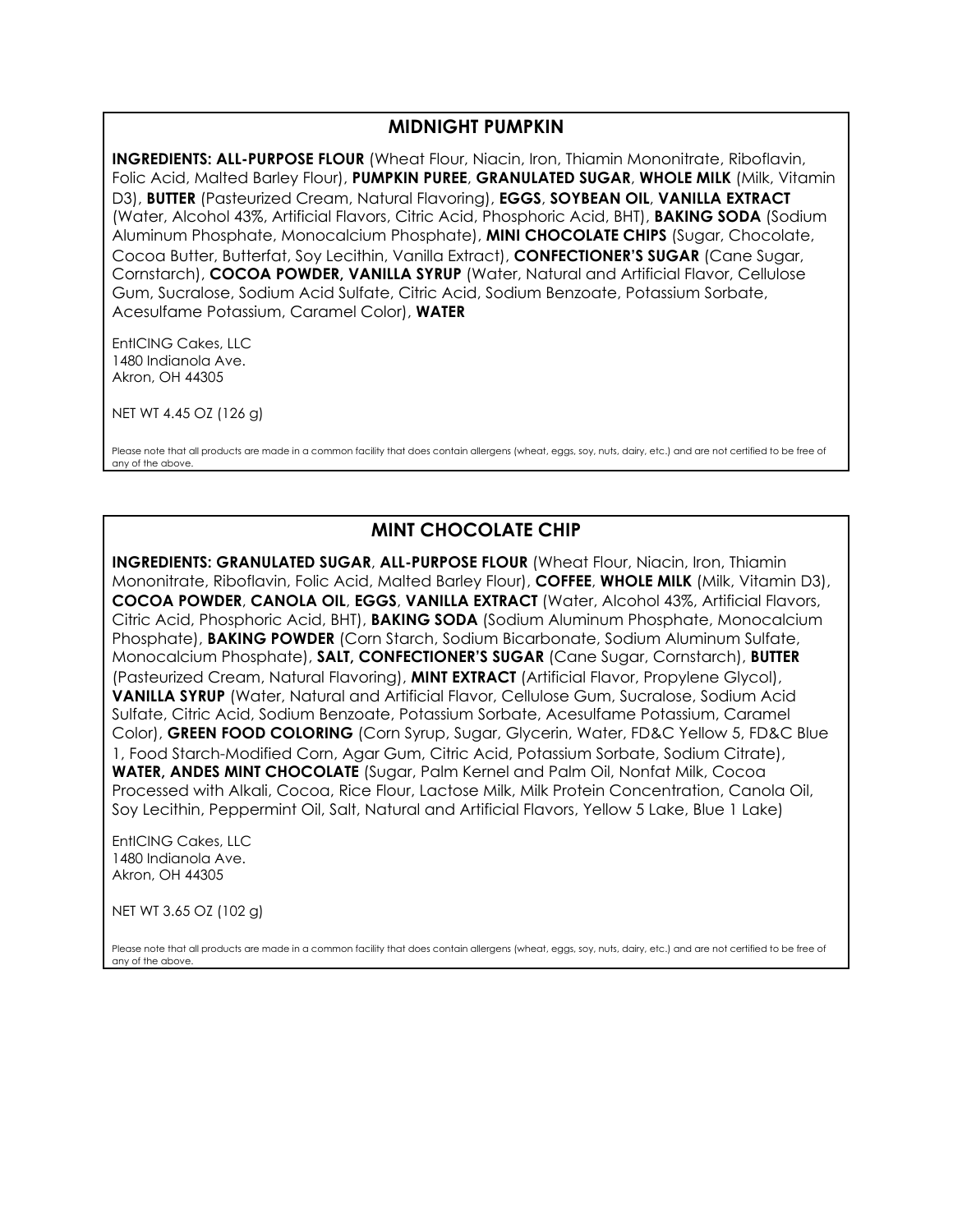#### **NEAPOLITAN**

**INGREDIENTS: GRANULATED SUGAR**, **ALL PURPOSE FLOUR** (Wheat Flour, Niacin, Iron, Thiamin Mononitrate, Riboflavin, Folic Acid, Malted Barley Flour), **COFFEE**, **WHOLE MILK** (Milk, Vitamin D3), **COCOA POWDER**, **SOYBEAN OIL**, **EGGS**, **VANILLA EXTRACT** (Water, Alcohol 43%, Artificial Flavors, Citric Acid, Phosphoric Acid, BHT), **BAKING SODA** (Sodium Aluminum Phosphate, Monocalcium Phosphate), **BAKING POWDER** (Corn Starch, Sodium Bicarbonate, Sodium Aluminum Sulfate, Monocalcium Phosphate), **SALT, STRAWBERRY PUREE**, **STRAWBERRY GELATIN** (Sugar, Gelatin, Adipic Acid, Artificial Flavor, Disodium Phosphate, Sodium Citrate, Fumaric Acid, Red 40), **CORN STARCH**, **CONFECTIONER'S SUGAR** (Cane Sugar, Cornstarch), **VANILLA SYRUP** (Water, Natural and Artificial Flavor, Cellulose Gum, Sucralose, Sodium Acid Sulfate, Citric Acid, Sodium Benzoate, Potassium Sorbate, Acesulfame Potassium, Caramel Color), **CHERRY** (Red Food Dye, Sugar, and Oil of Bitter Almonds), **WAFFLE CONE** (Flour, Salt, Eggs, Sugar, Butter, Milk)

EntICING Cakes, LLC 1480 Indianola Ave. Akron, OH 44305

NET WT 4.00 OZ (113 g)

Please note that all products are made in a common facility that does contain allergens (wheat, eggs, soy, nuts, dairy, etc.) and are not certified to be free of any of the above.

#### **PB&J**

**INGREDIENTS: GRANULATED SUGAR, ALL-PURPOSE FLOUR (Wheat Flour, Niacin, Iron, Thiamin** Mononitrate, Riboflavin, Folic Acid, Malted Barley Flour), **PEANUT BUTTER** (Peanuts, Sugar, Hydrogenated Rapeseed Oil, Salt, Partially Hydrogenated Cottonseed Oil)**, EGGS, VEGETABLE OIL, BUTTERMILK, CONFECTIONER'S SUGAR** (Cane Sugar, Cornstarch)**, BAKING SODA** (Sodium Aluminum Phosphate, Monocalcium Phosphate)**, SALT, VANILLA EXTRACT** (Water, Alcohol 43%, Artificial Flavors, Citric Acid, Phosphoric Acid, BHT), **JELLY** (Concord Grapes, Corn Syrup, High Fructose Corn Syrup, Sugar, Fruit Pectin, Citric Acid, Sodium Citrate), **VANILLA SYRUP** (Water, Natural and Artificial Flavor, Cellulose Gum, Sucralose, Sodium Acid Sulfate, Citric Acid, Sodium Benzoate, Potassium Sorbate, Acesulfame Potassium, Caramel Color), **NUTTER BUTTER COOKIE** (Unbleached Enriched Flour, Sugar, Peanut Butter, Salt, Canola Oil, Whole Grain Wheat Flour, High Fructose Corn Syrup, Palm Oil, Salt, Leavening, Soy Lecithin, Cornstarch, Artificial Flavor)

EntICING Cakes, LLC 1480 Indianola Ave. Akron, OH 44305

NET WT 3.85 OZ (108 g)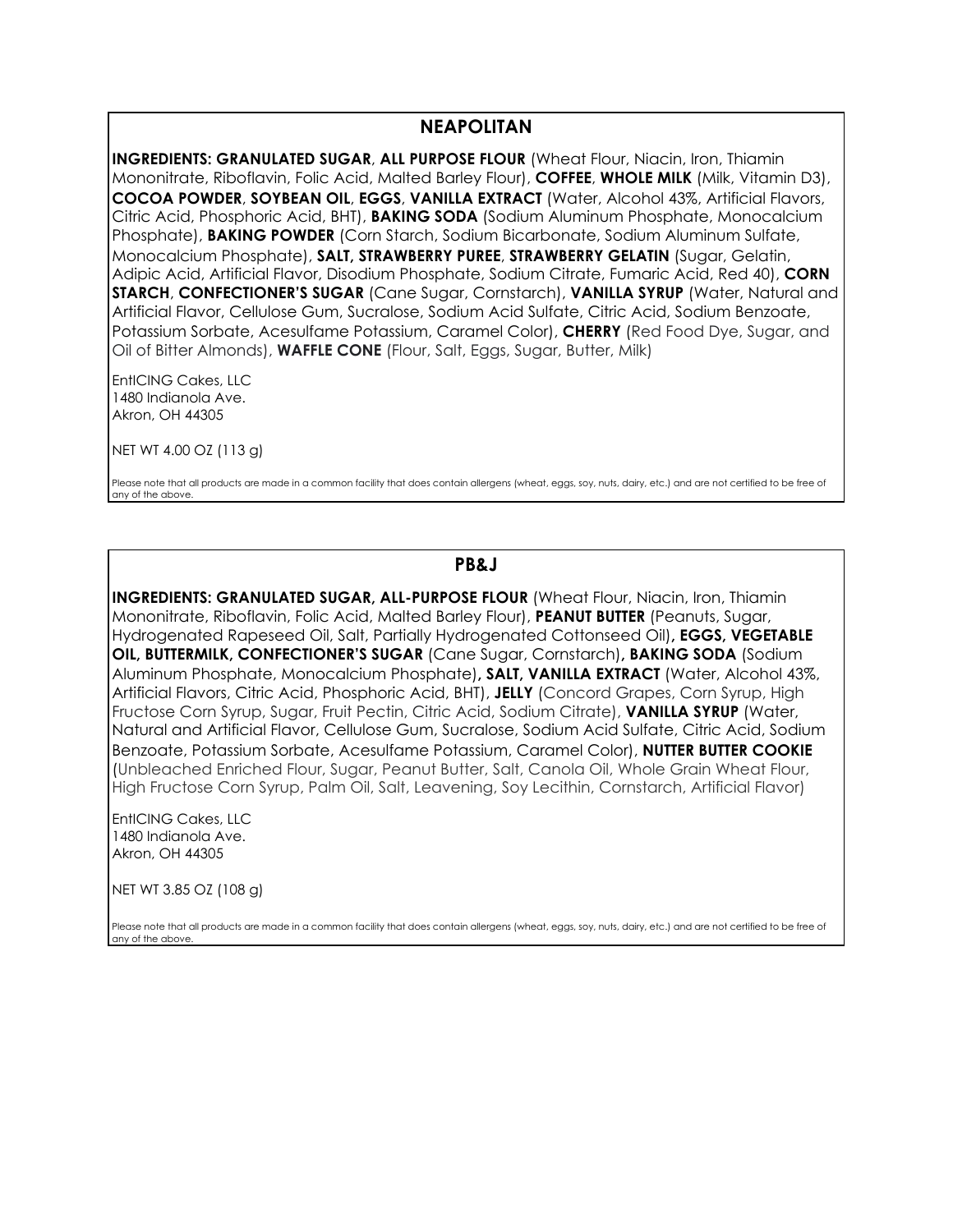#### **PEPPERMINT MOCHA**

**INGREDIENTS: GRANULATED SUGAR**, **ALL-PURPOSE FLOUR** (Wheat Flour, Niacin, Iron, Thiamin Mononitrate, Riboflavin, Folic Acid, Malted Barley Flour), **COFFEE**, **WHOLE MILK** (Milk, Vitamin D3), **COCOA POWDER**, **SOYBEAN OIL**, **EGGS**, **PEPPERMINT EXTRACT** (Alcohol (89%), Oil of Peppermint), **BAKING SODA** (Sodium Aluminum Phosphate, Monocalcium Phosphate), **BAKING POWDER** (Corn Starch, Sodium Bicarbonate, Sodium Aluminum Sulfate, Monocalcium Phosphate), **SALT**, **CONFECTIONER'S SUGAR** (Cane Sugar, Cornstarch), **BUTTER** (Pasteurized Cream, Natural Flavoring), **VANILLA SYRUP** (Water, Natural and Artificial Flavor, Cellulose Gum, Sucralose, Sodium Acid Sulfate, Citric Acid, Sodium Benzoate, Potassium Sorbate, Acesulfame Potassium, Caramel Color), **VANILLA EXTRACT** (Water, Alcohol 43%, Artificial Flavors, Citric Acid, Phosphoric Acid, BHT), **WATER, CANDY CANE, CHOCOLATE CHIPS** (Sugar, Chocolate, Cocoa Butter, Butterfat, Soy Lecithin, Vanilla Extract), **COCONUT OIL** and/or **HEAVY CREAM** (cream (milk), mono and digycerides, polysorbate 80 and carrageenan)

EntICING Cakes, LLC 1480 Indianola Ave. Akron, OH 44305

NET WT 3.85 OZ (108 g)

Please note that all products are made in a common facility that does contain allergens (wheat, eggs, soy, nuts, dairy, etc.) and are not certified to be free of any of the above.

### **PUMPKIN SPICE**

**INGREDIENTS: ALL-PURPOSE FLOUR** (Wheat Flour, Niacin, Iron, Thiamin Mononitrate, Riboflavin, Folic Acid, Malted Barley Flour), **PUMPKIN PUREE**, **GRANULATED SUGAR**, **WHOLE MILK** (Milk, Vitamin D3), **BUTTER** (Pasteurized Cream, Natural Flavoring), **EGGS**, **SOYBEAN OIL**, **VANILLA EXTRACT** (Water, Alcohol 43%, Artificial Flavors, Citric Acid, Phosphoric Acid, BHT), **BAKING SODA** (Sodium Aluminum Phosphate, Monocalcium Phosphate), **CINNAMON, CONFECTIONER'S SUGAR** (Cane Sugar, Cornstarch), **VANILLA SYRUP** (Water, Natural and Artificial Flavor, Cellulose Gum, Sucralose, Sodium Acid Sulfate, Citric Acid, Sodium Benzoate, Potassium Sorbate, Acesulfame Potassium, Caramel Color), **WATER, CANDY PUMPKIN** (Sugar, Corn Syrup, Salt, Confectioner's Glaze, Gelatin, Sesame Oil, Honey, Dextrose, Artificial Flavor, Yellow 6, Red 3, Yellow 5, Blue 1).

EntICING Cakes, LLC 1480 Indianola Ave. Akron, OH 44305

NET WT 3.60 OZ (101 g)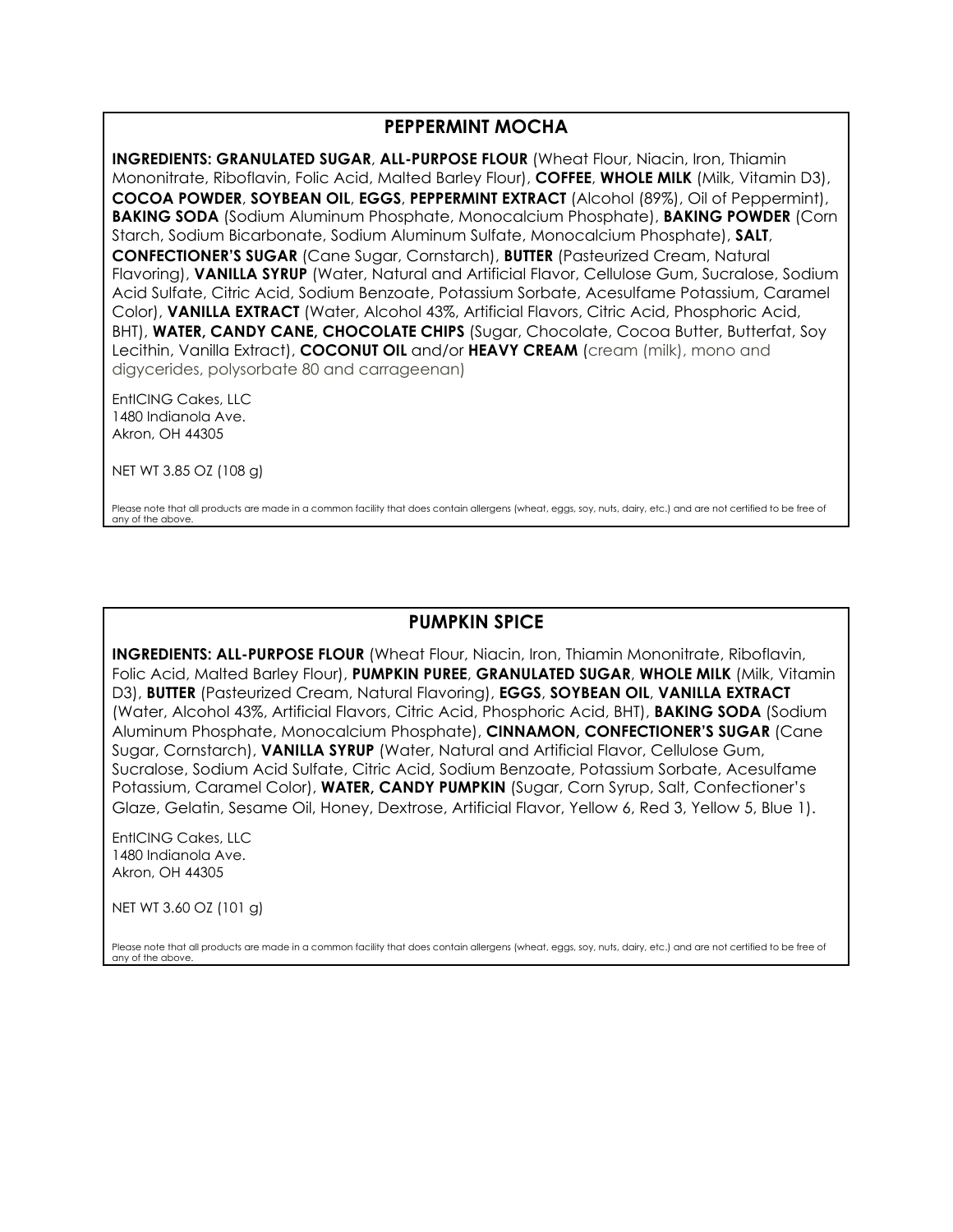#### **RED CARPET**

**INGREDIENTS: GRANULATED SUGAR**, **ENRICHED BLEACHED FLOUR** (Bleached Wheat Flour, Niacin, Iron, Thiamine Mononitrate, Riboflavin, Folic Acid), **BUTTER** (Pasteurized Cream, Natural Flavoring), **PALM OIL SHORTENING**, **COCOA POWDER PROCESSED WITH ALKALI**, **WHOLE MILK** (Milk, Vitamin D3), **EGGS**, **WHEAT STARCH**, **BAKING SODA** (Sodium Aluminum Phosphate, Monocalcium Phosphate), **EMULSIFIER** (Propylene Esters, Mono-and Diglycerides, Sodium Stearoyl Lactylate), **DEXTROSE**, **XANTHAN GUM**, **CELLULOSE GUM**, **RED 40**, **SALT**, **CONFECTIONER'S SUGAR** (Cane Sugar, Cornstarch), **VANILLA SYRUP** (Water, Natural and Artificial Flavor, Cellulose Gum, Sucralose, Sodium Acid Sulfate, Citric Acid, Sodium Benzoate, Potassium Sorbate, Acesulfame Potassium, Caramel Color), **VANILLA EXTRACT** (Water, Alcohol 43%, Artificial Flavors, Citric Acid, Phosphoric Acid, BHT), **WATER, FONDANT STAR, EDIBLE GLITTER** (Corn Starch, Dextrose, Artificial Color, Folic Blue 2 Lake, Folic Yellow 6, Folic Red 40 Lake)

EntICING Cakes, LLC 1480 Indianola Ave. Akron, OH 44305

NET WT 3.70 OZ (105 g)

Please note that all products are made in a common facility that does contain allergens (wheat, eggs, soy, nuts, dairy, etc.) and are not certified to be free of any of the above.

## **ROCKET POP**

**INGREDIENTS: GRANULATED SUGAR**, **ENRICHED BLEACHED FLOUR** (Bleached Wheat Flour, Niacin, Iron, Thiamine Mononitrate, Riboflavin, Folic Acid), **WHOLE MILK** (Milk, Vitamin D3), **BUTTER**  (Pasteurized Cream, Natural Flavoring), **PALM OIL SHORTENING**, **EGGS**, **WHEAT STARCH**, **BAKING SODA** (Sodium Aluminum Phosphate, Monocalcium Phosphate), **EMULSIFIER** (Propylene Esters, Mono-and Diglycerides, Sodium Stearoyl Lactylate), **ARTIFICIAL FLAVOR**, **SALT**, **XANTHAN GUM**, **CELLULOSE GUM**, **BLUE 1**, **CONFECTIONER'S SUGAR** (Cane Sugar, Cornstarch), **VANILLA SYRUP**  (Water, Natural and Artificial Flavor, Cellulose Gum, Sucralose, Sodium Acid Sulfate, Citric Acid, Sodium Benzoate, Potassium Sorbate, Acesulfame Potassium, Caramel Color), **VANILLA EXTRACT**  (Water, Alcohol 43%, Artificial Flavors, Citric Acid, Phosphoric Acid, BHT), **WATER, POP ROCK CANDY** (Sugar, Lactose, Corn Syrup, Artificial Flavor. Processed With Carbon Dioxide.)

EntICING Cakes, LLC 1480 Indianola Ave. Akron, OH 44305

NET WT 3.70 OZ (105 g)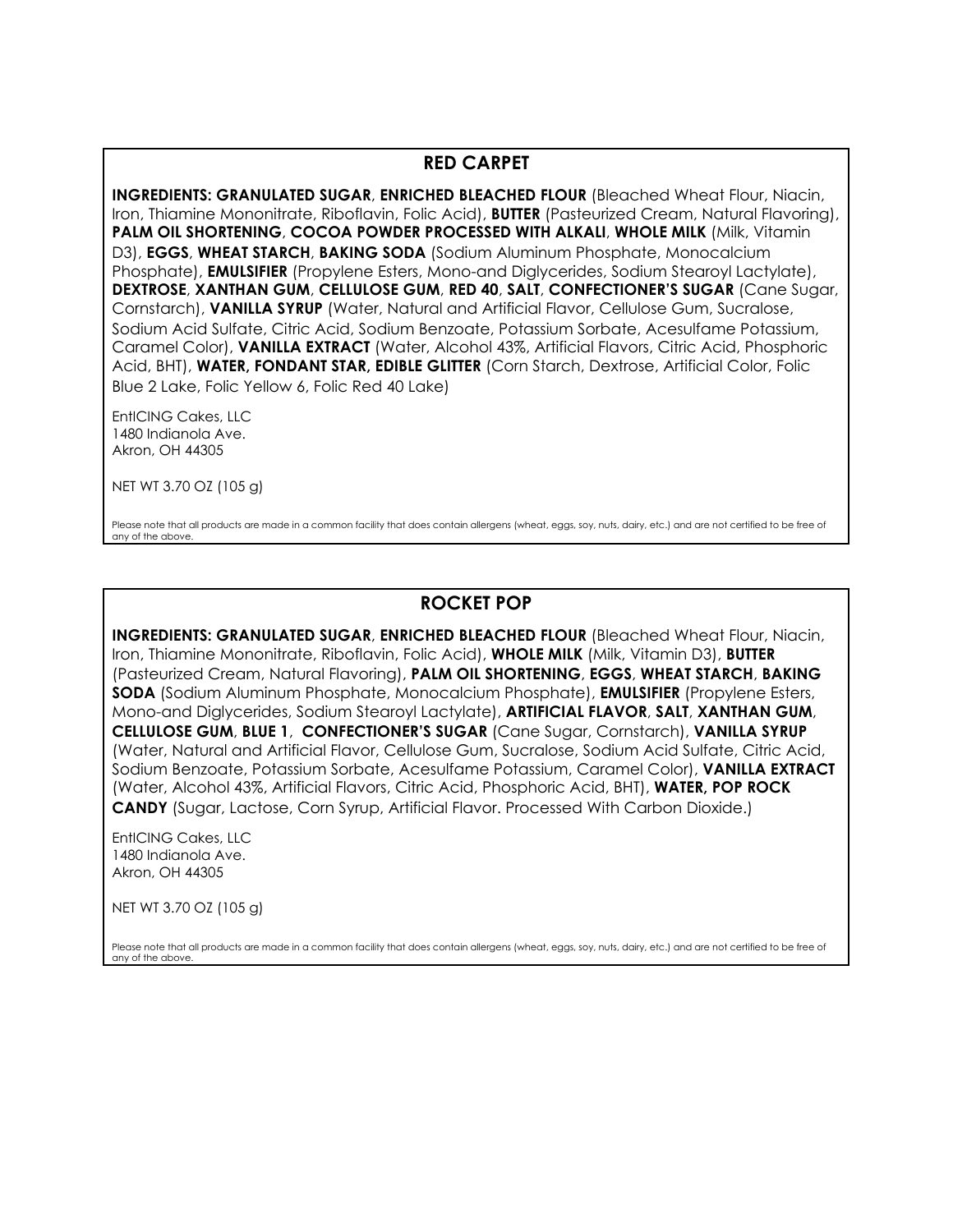### **ROCKY ROAD**

**INGREDIENTS: GRANULATED SUGAR**, **ALL-PURPOSE FLOUR** (Wheat Flour, Niacin, Iron, Thiamin Mononitrate, Riboflavin, Folic Acid, Malted Barley Flour), **COFFEE**, **WHOLE MILK** (Milk, Vitamin D3), **COCOA POWDER**, **SOYBEAN OIL**, **EGGS**, **VANILLA EXTRACT** (Water, Alcohol 43%, Artificial Flavors, Citric Acid, Phosphoric Acid, BHT), **BAKING SODA** (Sodium Aluminum Phosphate, Monocalcium Phosphate), **BAKING POWDER** (Corn Starch, Sodium Bicarbonate, Sodium Aluminum Sulfate, Monocalcium Phosphate), **SALT**, **CONFECTIONER'S SUGAR** (Cane Sugar, Cornstarch), **BUTTER**  (Pasteurized Cream, Natural Flavoring), **COCOA POWDER, VANILLA SYRUP** (Water, Natural and Artificial Flavor, Cellulose Gum, Sucralose, Sodium Acid Sulfate, Citric Acid, Sodium Benzoate, Potassium Sorbate, Acesulfame Potassium, Caramel Color), **WATER, MARSHMALLOWS** (Corn Syrup, Sugar, Modified Cornstarch, Dextrose, Water, Gelatin, Tetrasodium Pyrophosphate, Natural And Artificial Flavor), **ALMONDS, CHOCOLATE CHIPS** (Sugar, Chocolate, Cocoa Butter, Butterfat, Soy Lecithin, Vanilla Extract), **COCONUT OIL** and/or **HEAVY CREAM** (cream (milk), mono and digycerides, polysorbate 80 and carrageenan)

EntICING Cakes, LLC 1480 Indianola Ave. Akron, OH 44305

NET WT 4.25 OZ (120 g)

Please note that all products are made in a common facility that does contain allergens (wheat, eggs, soy, nuts, dairy, etc.) and are not certified to be free of any of the above.

## **S'MORE PLEASE**

**INGREDIENTS: GRANULATED SUGAR**, **ALL-PURPOSE FLOUR** (Wheat Flour, Niacin, Iron, Thiamin Mononitrate, Riboflavin, Folic Acid, Malted Barley Flour), **COFFEE**, **WHOLE MILK** (Milk, Vitamin D3), **COCOA POWDER**, **SOYBEAN OIL**, **EGGS**, **VANILLA EXTRACT** (Water, Alcohol 43%, Artificial Flavors, Citric Acid, Phosphoric Acid, BHT), **BAKING SODA** (Sodium Aluminum Phosphate, Monocalcium Phosphate), **BAKING POWDER** (Corn Starch, Sodium Bicarbonate, Sodium Aluminum Sulfate, Monocalcium Phosphate), **SALT**, **CONFECTIONER'S SUGAR** (Cane Sugar, Cornstarch), **BUTTER**  (Pasteurized Cream, Natural Flavoring), **VANILLA SYRUP** (Water, Natural and Artificial Flavor, Cellulose Gum, Sucralose, Sodium Acid Sulfate, Citric Acid, Sodium Benzoate, Potassium Sorbate, Acesulfame Potassium, Caramel Color), **WATER, GRAHAM CRACKER** (Enriched Bleached Wheat Flour, Niacin, Iron, Thiamine Mononitrate, Riboflavin, Folic Acid, Graham Flour, Sugar, Soybean Oil, Cottonseed Oil, Honey, Baking Soda, Calcium Phosphate, Salt, Artificial Flavor, Soy Lecithin, Cornstarch), **MARSHMALLOWS** (Corn Syrup, Sugar, Modified Cornstarch, Dextrose, Water, Gelatin, Tetrasodium Pyrophosphate, Natural And Artificial Flavor), **HERSHEY'S CHOCOLATE** (Sugar, Chocolate, Cocoa Butter, Cocoa Processed with Alkali, Milkfat, Lactose, Soy Lecithin, PGPR, Vanillin, Artificial Flavor, Milk)

EntICING Cakes, LLC 1480 Indianola Ave. Akron, OH 44305

NET WT 4.50 OZ (127 g)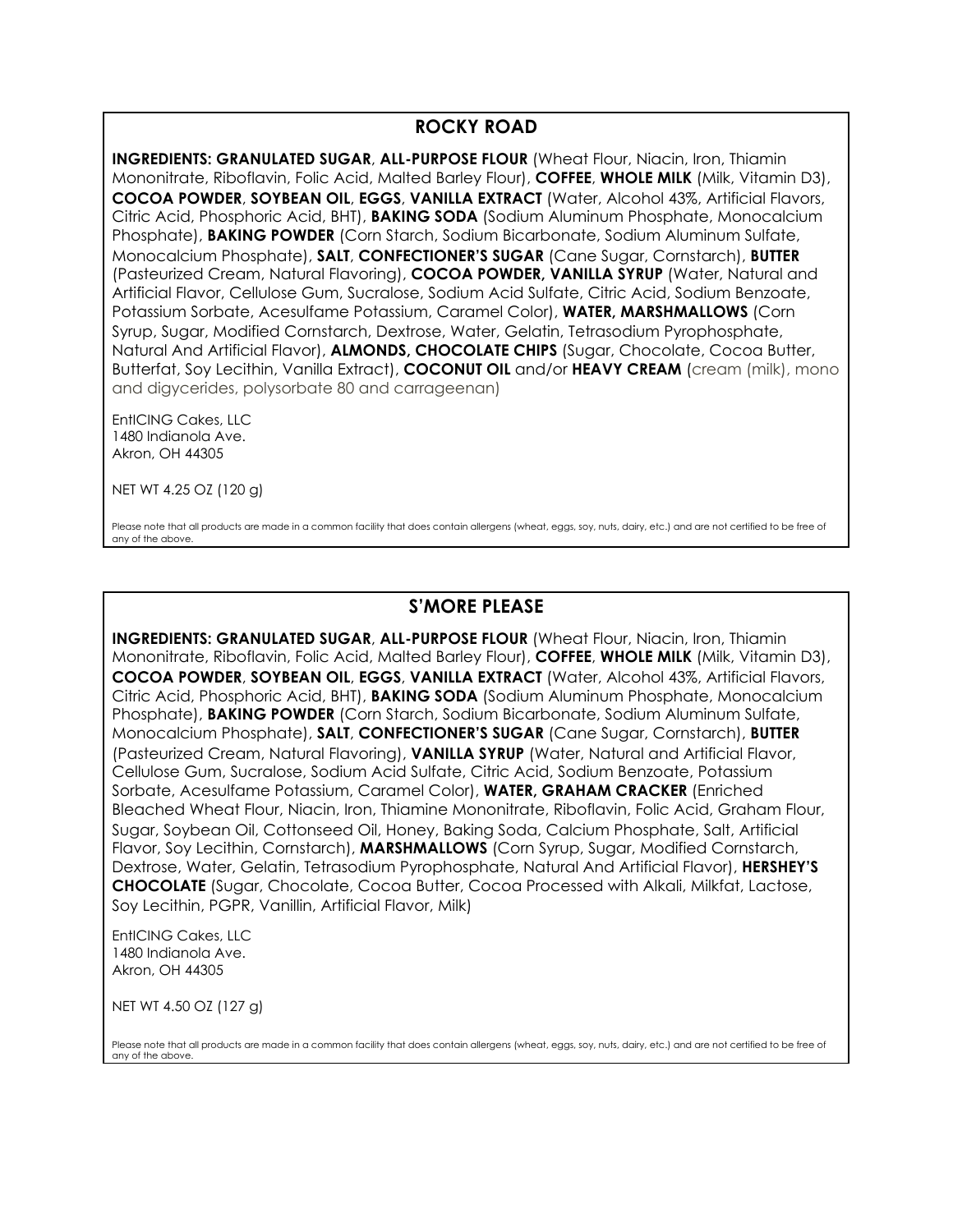#### **STRAWBERRY LEMONADE**

**INGREDIENTS: ALL-PURPOSE FLOUR** (Wheat Flour, Niacin, Iron, Thiamin Mononitrate, Riboflavin, Folic Acid, Malted Barley Flour), **GRANULATED SUGAR**, **BUTTER** (Pasteurized Cream, Natural Flavoring), **WHOLE MILK** (Milk, Vitamin D3), **EGGS**, **LEMON JUICE** (Water, Concentrated Lemon Juice, Sodium Benzoate, Sodium Metabisulfite, Sodium Sulfite, Lemon Oil), **SOYBEAN OIL**, **LEMON ZEST**, **LEMON EXTRACT** (Alcohol 83%, Water, Oil of Lemon), **CORNSTARCH**, **BAKING POWDER** (Corn Starch, Sodium Bicarbonate, Sodium Aluminum Sulfate, Monocalcium Phosphate), **BAKING SODA** (Sodium Aluminum Phosphate, Monocalcium Phosphate), **SALT**, **CONFECTIONER'S SUGAR**  (Cane Sugar, Cornstarch), **BUTTER** (Pasteurized Cream, Natural Flavoring), **VANILLA SYRUP** (Water, Natural and Artificial Flavor, Cellulose Gum, Sucralose, Sodium Acid Sulfate, Citric Acid, Sodium Benzoate, Potassium Sorbate, Acesulfame Potassium, Caramel Color), **VANILLA EXTRACT** (Water, Alcohol 43%, Artificial Flavors, Citric Acid, Phosphoric Acid, BHT), **WATER, STRAWBERRY POPTARTS** (Enriched Flour, Corn Syrup, High Fructose Corn Syrup, Dextrose, Soybean and Palm Oil, Sugar, Cracker Meal, Wheat Starch, Salt, Dried Strawberries, Dried Pears, Dried Apples, Leavening, Citric Acid, Milled Corn, Gelatin, Soybean Oil, Modified Corn Starch, Caramel Color, Soy Lecithin, Xanthan Gum, Modified Wheat Starch, Vitamin A Palmitate, Red 40, Niacinamide, Reduced Iron, Turmeric Extract, Yellow 6, Blue 1), **LEMON HEAD** (Sugar, Corn Syrup, Citric Acid, Artificial Flavor, Confectioner's Glaze, Acacia, Lemon Juice Concentrate, Corn Starch, Carnauba Wax, Yellow 5)

EntICING Cakes, LLC 1480 Indianola Ave. Akron, OH 44305

NET WT 3.75 OZ (106 g)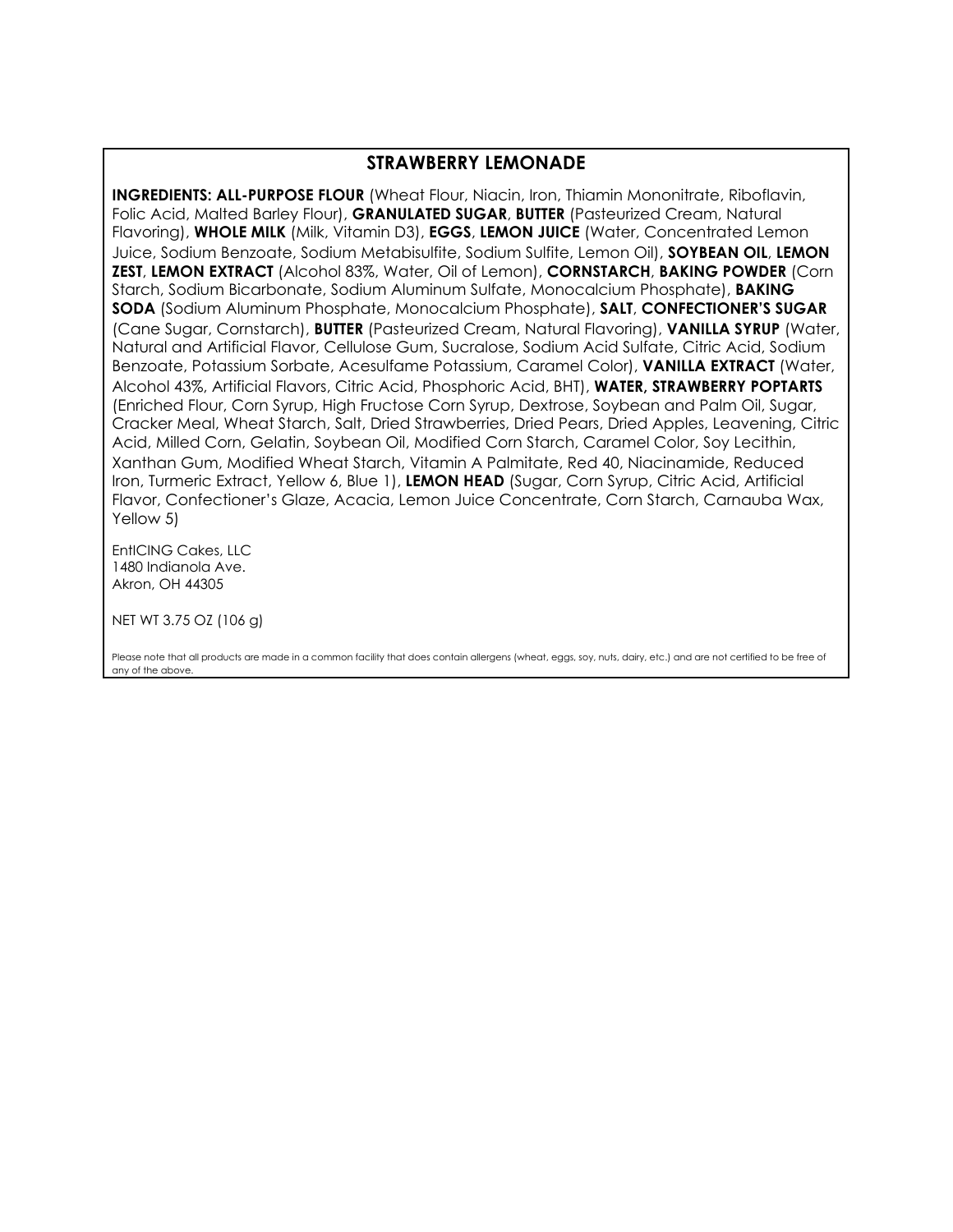### **STRAWBERRY POPTART**

**INGREDIENTS: ENRICHED BLEACHED FLOUR** (Bleached Wheat Flour, Niacin, Iron, Thiamine Mononitrate, Riboflavin, Folic Acid), **BUTTER** (Pasteurized Cream, Natural Flavoring), **VEGETABLE SHORTENING** (Soybean Oil, Cottonseed Oil), **WHOLE MILK** (Milk, Vitamin D3), **EGG WHITES**, **EMULSIFIER** (Propylene Glycol Monoesters, Mono-and Diglycerides, Soy Lecithin), **DEXTROSE**, **BAKING SODA** (Sodium Aluminum Phosphate, Monocalcium Phosphate), **CORN STARCH**, **SALT**, **CELLULOSE GUM**, **GUAR GUM**, **VANILLA EXTRACT** (Water, Alcohol 43%, Artificial Flavors, Citric Acid, Phosphoric Acid, BHT), **STRAWBERRY JAM** (Strawberries, High Fructose Corn Syrup, Corn Syrup, Sugar, Fruit Pectin, Citric Acid), **CONFECTIONER'S SUGAR** (Cane Sugar, Cornstarch), **VANILLA SYRUP** (Water, Natural and Artificial Flavor, Cellulose Gum, Sucralose, Sodium Acid Sulfate, Citric Acid, Sodium Benzoate, Potassium Sorbate, Acesulfame Potassium, Caramel Color), **WATER, STRAWBERRY POPTARTS** (Enriched Flour, Corn Syrup, High Fructose Corn Syrup, Dextrose, Soybean and Palm Oil, Sugar, Cracker Meal, Wheat Starch, Salt, Dried Strawberries, Dried Pears, Dried Apples, Leavening, Citric Acid, Milled Corn, Gelatin, Soybean Oil, Modified Corn Starch, Caramel Color, Soy Lecithin, Xanthan Gum, Modified Wheat Starch, Vitamin A Palmitate, Red 40, Niacinamide, Reduced Iron, Turmeric Extract, Yellow 6, Blue 1)

EntICING Cakes, LLC 1480 Indianola Ave. Akron, OH 44305

NET WT 3.65 OZ (103 g)

Please note that all products are made in a common facility that does contain allergens (wheat, eggs, soy, nuts, dairy, etc.) and are not certified to be free of any of the above.

### **SUNDAY BRUNCH**

**INGREDIENTS: GRANULATED SUGAR**, **ENRICHED BLEACHED FLOUR** (Bleached Wheat Flour, Niacin, Iron, Thiamine Mononitrate, Riboflavin, Folic Acid, **SOYBEAN OIL**, **BUTTER** (Pasteurized Cream, Natural Flavoring), **WHOLE MILK** (Milk, Vitamin D3), **BAKING SODA** (Sodium Aluminum Phosphate, Monocalcium Phosphate), **CINNAMON**, **EGG**, **DEXTROSE**, **TRICALCIUM PHOSPHATE DATEM**, **CORNSTARCH**, **SALT**, **POWDERED SUGAR** (Cane Sugar, Cornstarch), **MAPLE SYRUP** (Corn Syrup, High Fructose Corn Syrup, Water, Cellulose Gum, Salt, Natural and Artificial Flavor, Caramel Color, Sodium Benzoate and Sorbic Acid, Sodium Hexametaphosphate, Mono and Diglycerides, **MINI WAFFLE** (Enriched Wheat Flour, Riboflavin, Whey, Vegetable Oil, Leavening, Eggs, Soy Lecithin, Water, Sugar, Calcium Carbonate, Salt, Reduced Iron, Niacinamide, Vitamin A Palmitate, Pyridoxine Hydrochloride, Thiamin Mononitrate, Vitamin B12)

EntICING Cakes, LLC 1480 Indianola Ave. Akron, OH 44305

NET WT 4.25 OZ (121 g)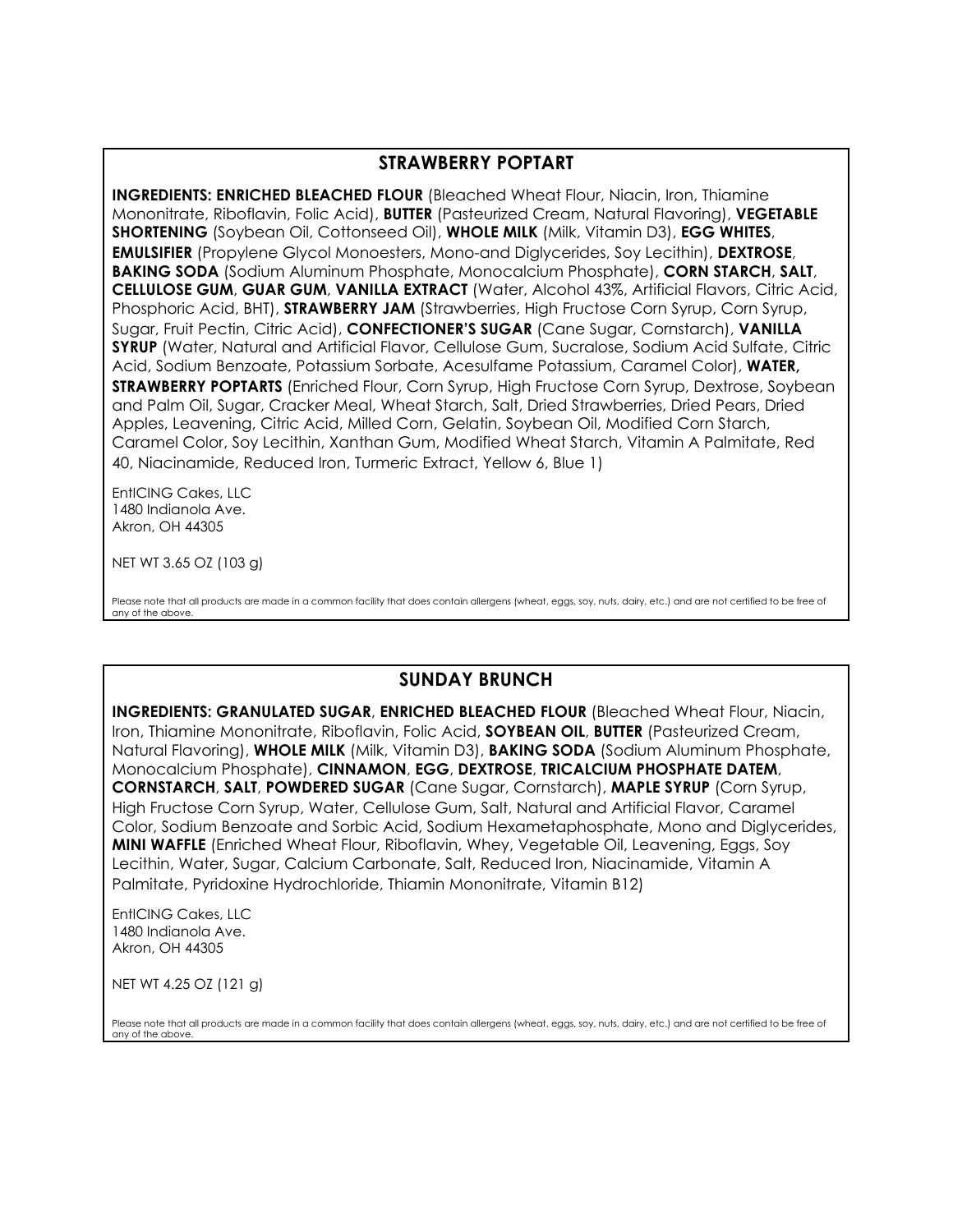#### **TAKE 5**

**INGREDIENTS: GRANULATED SUGAR**, **ALL-PURPOSE FLOUR** (Wheat Flour, Niacin, Iron, Thiamin Mononitrate, Riboflavin, Folic Acid, Malted Barley Flour), **COFFEE**, **WHOLE MILK** (Milk, Vitamin D3), **COCOA POWDER**, **SOYBEAN OIL**, **EGGS**, **VANILLA EXTRACT** (Water, Alcohol 43%, Artificial Flavors, Citric Acid, Phosphoric Acid, BHT), **BAKING SODA** (Sodium Aluminum Phosphate, Monocalcium Phosphate), **BAKING POWDER** (Corn Starch, Sodium Bicarbonate, Sodium Aluminum Sulfate, Monocalcium Phosphate), **SALT**, **CONFECTIONER'S SUGAR** (Cane Sugar, Cornstarch), **BUTTER**  (Pasteurized Cream, Natural Flavoring), **PEANUT BUTTER** (Peanuts, Sugar, Hydrogenated Rapeseed Oil, Salt, Partially Hydrogenated Cottonseed Oil), **VANILLA SYRUP** (Water, Natural and Artificial Flavor, Cellulose Gum, Sucralose, Sodium Acid Sulfate, Citric Acid, Sodium Benzoate, Potassium Sorbate, Acesulfame Potassium, Caramel Color), **WATER, CARAMEL** (High Fructose Corn Syrup, Nonfat Milk, Modified Corn Starch, Salt, Sugar, Natural Flavors, Caramel Color, Sodium Alginate, Sodium Citrate, Sodium Phosphate, Soy Lecithin, Yellow 6, Red 40), **PRETZELS**  (Enriched Wheat Flour, Niacin, Reduced Iron, Thiamin Mononitrate, Riboflavin, Folic Acid, Salt, Corn Oil, Corn Syrup, Ammonium Bicarbonate, Malt Extract, and Yeast)

EntICING Cakes, LLC 1480 Indianola Ave. Akron, OH 44305

NET WT 4.15 OZ (118 g)

Please note that all products are made in a common facility that does contain allergens (wheat, eggs, soy, nuts, dairy, etc.) and are not certified to be free of any of the above.

#### **TURTLE**

**INGREDIENTS: GRANULATED SUGAR**, **ALL-PURPOSE FLOUR** (Wheat Flour, Niacin, Iron, Thiamin Mononitrate, Riboflavin, Folic Acid, Malted Barley Flour), **COFFEE**, **WHOLE MILK** (Milk, Vitamin D3), **COCOA POWDER**, **SOYBEAN OIL**, **EGGS**, **VANILLA EXTRACT** (Water, Alcohol 43%, Artificial Flavors, Citric Acid, Phosphoric Acid, BHT), **BAKING SODA** (Sodium Aluminum Phosphate, Monocalcium Phosphate), **BAKING POWDER** (Corn Starch, Sodium Bicarbonate, Sodium Aluminum Sulfate, Monocalcium Phosphate), **SALT**, **CONFECTIONER'S SUGAR** (Cane Sugar, Cornstarch), **BUTTER**  (Pasteurized Cream, Natural Flavoring), **VANILLA SYRUP** (Water, Natural and Artificial Flavor, Cellulose Gum, Sucralose, Sodium Acid Sulfate, Citric Acid, Sodium Benzoate, Potassium Sorbate, Acesulfame Potassium, Caramel Color), **WATER, CARAMEL** (High Fructose Corn Syrup, Nonfat Milk, Modified Corn Starch, Salt, Sugar, Natural Flavors, Caramel Color, Sodium Alginate, Sodium Citrate, Sodium Phosphate, Soy Lecithin, Yellow 6, Red 40), **PECANS, CHOCOLATE CHIPS**  (Sugar, Chocolate, Cocoa Butter, Butterfat, Soy Lecithin, Vanilla Extract), **COCONUT OIL** and/or **HEAVY CREAM** (cream (milk), mono and digycerides, polysorbate 80 and carrageenan)

EntICING Cakes, LLC 1480 Indianola Ave. Akron, OH 44305

NET WT 4.25 OZ (120 g)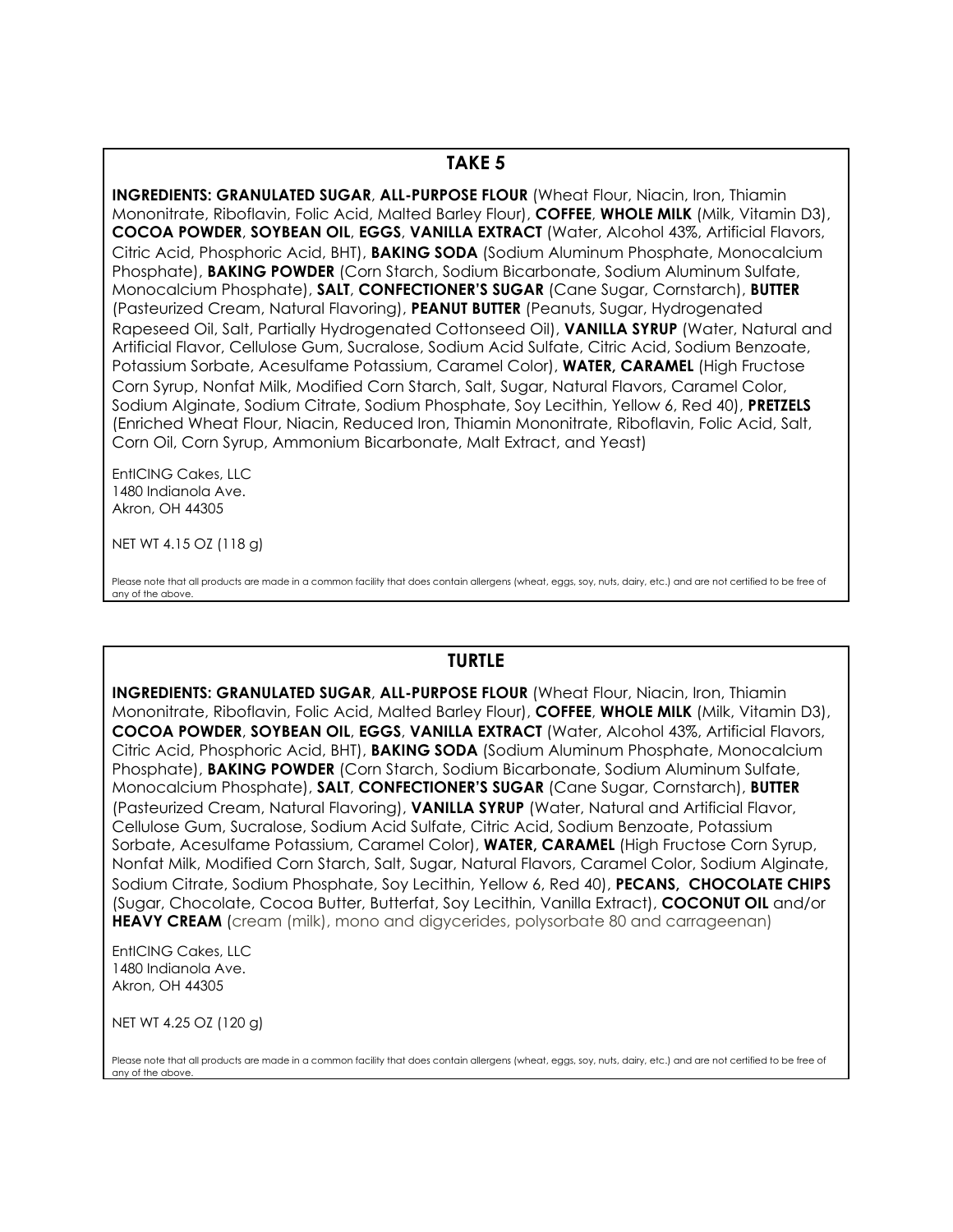### **VANILLA FRAPPE**

**INGREDIENTS: ENRICHED BLEACHED FLOUR** (Bleached Wheat Flour, Niacin, Iron, Thiamine Mononitrate, Riboflavin, Folic Acid), **BUTTER** (Pasteurized Cream, Natural Flavoring), **VEGETABLE SHORTENING** (Soybean Oil, Cottonseed Oil), **WHOLE MILK** (Milk, Vitamin D3), **EGG WHITES**, **EMULSIFIER** (Propylene Glycol Monoesters, Mono-and Diglycerides, Soy Lecithin), **DEXTROSE**, **BAKING SODA** (Sodium Aluminum Phosphate, Monocalcium Phosphate), **CORN STARCH**, **SALT**, **CELLULOSE GUM**, **GUAR GUM**, **VANILLA EXTRACT** (Water, Alcohol 43%, Artificial Flavors, Citric Acid, Phosphoric Acid, BHT), **CONFECTIONER'S SUGAR** (Cane Sugar, Cornstarch), **COFFEE, VANILLA SYRUP** (Water, Natural and Artificial Flavor, Cellulose Gum, Sucralose, Sodium Acid Sulfate, Citric Acid, Sodium Benzoate, Potassium Sorbate, Acesulfame Potassium, Caramel Color),

EntICING Cakes, LLC 1480 Indianola Ave. Akron, OH 44305

NET WT 3.60 OZ (101 g)

Please note that all products are made in a common facility that does contain allergens (wheat, eggs, soy, nuts, dairy, etc.) and are not certified to be free of any of the above.

### **WEDDING CRASHER**

**INGREDIENTS: ALL PURPOSE FLOUR** (Wheat Flour, Niacin, Iron, Thiamin Mononitrate, Riboflavin, Folic Acid, Malted Barley Flour), **WHOLE MILK** (Milk, Vitamin D3), **SUGAR**, **BUTTER** (Pasteurized Cream, Natural Flavoring), **EGGS**, **ALMOND EXTRACT** (Water, Alcohol, Oil of Bitter Almond), **VANILLA EXTRACT** (Water, Alcohol 43%, Artificial Flavors, Citric Acid, Phosphoric Acid, BHT), **BAKING POWDER** (Corn Starch, Sodium Bicarbonate, Sodium Aluminum Sulfate, Monocalcium Phosphate), **SALT, CHERRIES** (Red Food Dye, Sugar, and Oil of Bitter Almonds), **CONFECTIONER'S SUGAR** (Cane Sugar, Cornstarch), **VANILLA SYRUP** (Water, Natural and Artificial Flavor, Cellulose Gum, Sucralose, Sodium Acid Sulfate, Citric Acid, Sodium Benzoate, Potassium Sorbate, Acesulfame Potassium, Caramel Color), **CANDY PEARLS** Dextrose, Corn Starch, Dextrin, Carnauba Wax, Artificial Color, Titanium Dioxide (Color)

EntICING Cakes, LLC 1480 Indianola Ave. Akron, OH 44305

NET WT 4.00 OZ (113 g)

Please note that all products are made in a common facility that does contain allergens (wheat, eggs, soy, nuts, dairy, etc.) and are not certified to be free of any of the above.

**WHAT'S UP BUTTERCUP**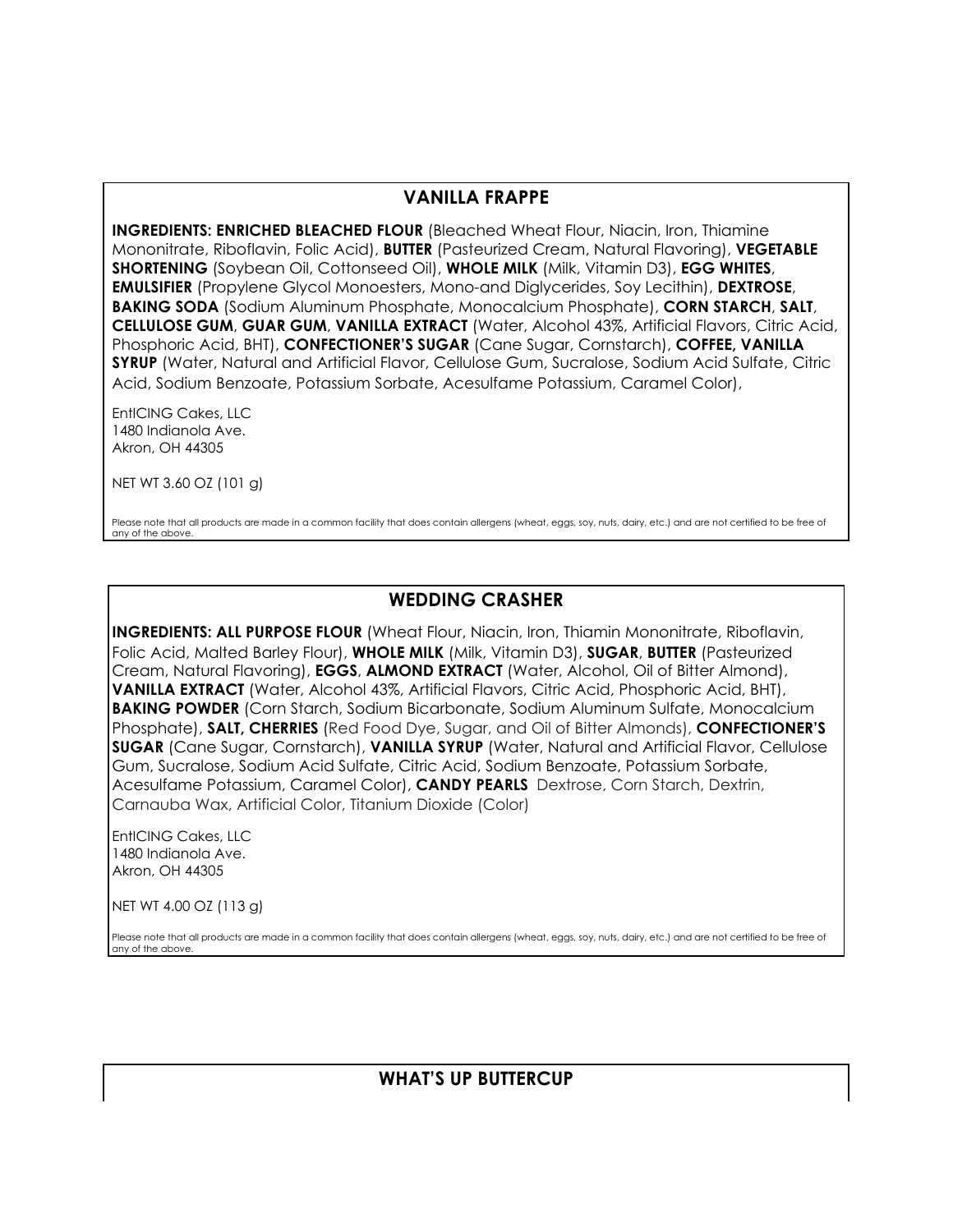**INGREDIENTS: GRANULATED SUGAR**, **ALL-PURPOSE FLOUR** (Wheat Flour, Niacin, Iron, Thiamin Mononitrate, Riboflavin, Folic Acid, Malted Barley Flour), **COFFEE**, **WHOLE MILK** (Milk, Vitamin D3), **COCOA POWDER**, **SOYBEAN OIL**, **EGGS**, **VANILLA EXTRACT** (Water, Alcohol 43%, Artificial Flavors, Citric Acid, Phosphoric Acid, BHT), **BAKING SODA** (Sodium Aluminum Phosphate, Monocalcium Phosphate), **BAKING POWDER** (Corn Starch, Sodium Bicarbonate, Sodium Aluminum Sulfate, Monocalcium Phosphate), **SALT**, **CONFECTIONER'S SUGAR** (Cane Sugar, Cornstarch), **BUTTER**  (Pasteurized Cream, Natural Flavoring), **PEANUT BUTTER** (Peanuts, Sugar, Hydrogenated Rapeseed Oil, Salt, Partially Hydrogenated Cottonseed Oil), **VANILLA SYRUP** (Water, Natural and Artificial Flavor, Cellulose Gum, Sucralose, Sodium Acid Sulfate, Citric Acid, Sodium Benzoate, Potassium Sorbate, Acesulfame Potassium, Caramel Color), **VANILLA EXTRACT** (Water, Alcohol 43%, Artificial Flavors, Citric Acid, Phosphoric Acid, BHT), **WATER, CHOCOLATE CHIPS** (Sugar, Chocolate, Cocoa Butter, Butterfat, Soy Lecithin, Vanilla Extract), **COCONUT OIL** and/or **HEAVY CREAM** (cream (milk), mono and digycerides, polysorbate 80 and carrageenan), **REESE'S** (Milk Chocolate (Sugar, Cocoa Butter, Chocolate, Nonfat Milk, Milk Fat, Lactose, Lecithin (Soy), PGPR), Emulsifier, Peanuts, Sugar, Dextrose, Cocoa Butter, Hydrogenated Vegetable Oil (Palm Kernel Oil, Palm Oil, Salt, Palm Kernel Oil, TBHQ, Citric Acid)

NET WT 4.45 OZ (126 g)

Please note that all products are made in a common facility that does contain allergens (wheat, eggs, soy, nuts, dairy, etc.) and are not certified to be free of any of the above.

## **WHITE CHOCOLATE RASPBERRY**

**INGREDIENTS: ENRICHED BLEACHED FLOUR** (Bleached Wheat Flour, Niacin, Iron, Thiamine Mononitrate, Riboflavin, Folic Acid), **RASPBERRIES**, **SOYBEAN OIL**, **VEGETABLE SHORTENING** (Soybean Oil, Cottonseed Oil), **RASPBERRY GELATIN** (Sugar, Gelatin, Adipic Acid, Artificial Flavor, Disodium Phosphate, Sodium Citrate, Fumaric Acid, Red 40), **WHOLE MILK** (Milk, Vitamin D3), **EGGS**, **EMULSIFIER** (Propylene Glycol Monoesters, Mono-and Diglycerides, Soy Lecithin), **DEXTROSE**, **BAKING SODA** ( Sodium Aluminum Phosphate, Monocalcium Phosphate), **CORN STARCH**, **SALT**, **CELLULOSE GUM**, **GUAR GUM**, **CONFECTIONER'S SUGAR** (Cane Sugar, Cornstarch), **BUTTER** (Pasteurized Cream, Natural Flavoring), **VANILLA SYRUP** (Water, Natural and Artificial Flavor, Cellulose Gum, Sucralose, Sodium Acid Sulfate, Citric Acid, Sodium Benzoate, Potassium Sorbate, Acesulfame Potassium, Caramel Color), **VANILLA EXTRACT** (Water, Alcohol 43%, Artificial Flavors, Citric Acid, Phosphoric Acid, BHT), **WATER, CHOCOLATE CHIPS** (Sugar, Chocolate, Cocoa Butter, Butterfat, Soy Lecithin, Vanilla Extract), **COCONUT OIL** and/or **HEAVY CREAM** (cream (milk), mono and digycerides, polysorbate 80 and carrageenan)

EntICING Cakes, LLC 1480 Indianola Ave. Akron, OH 44305

NET WT 4.25 OZ (119 g)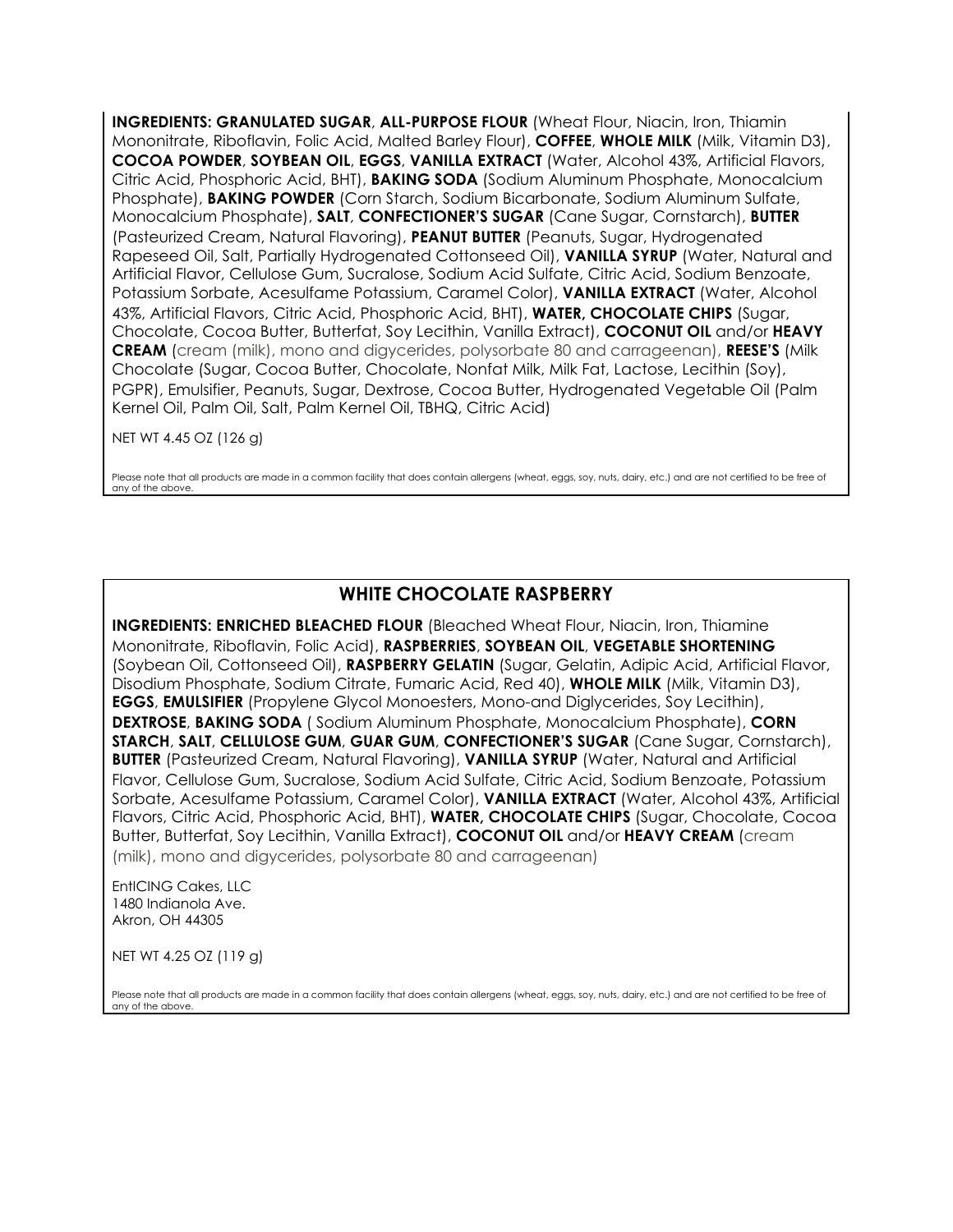**---------------------------VEGAN/GLUTEN-FREE OPTIONS------------------------**

### **VEGAN/GLUTEN FREE BIRTHDAY CAKE**

**INGREDIENTS: GLUTEN-FREE FLOUR** (Garbanzo Bean Flour, Potato Starch, Tapioca Flour, Whole Grain Sweet White Sorghum Flour, Fava Bean Flour), **ALMOND MILK** (Filtered Water, Almonds, Calcium Carbonate, Sea Salt, Potassium Citrate, Sunflower Lecithin, Gellan Gum, Natural Flavors, Vitamin A Palmitate, Vitamin D2, Natural Vitamin E), **CANOLA OIL, ORGANIC CANE SUGAR, VANILLA EXTRACT** (Water, Alcohol 43%, Artificial Flavors, Citric Acid, Phosphoric Acid, BHT), **XANTHAN GUM, BAKING SODA** (Sodium Bicarbonate), **BAKING POWDER** (Cornstarch, Sodium Bicarbonate, Monocalcium Phosphate), **SEA SALT, EXPELLAR PRESSED ORGANIC PALM FRUIT OIL, CONFECTIONER'S SUGAR** (Cane Sugar, Cornstarch)

EntICING Cakes, LLC 1480 Indianola Ave. Akron, OH 44305

NET WT 4.25 OZ (119 g)

Please note that all products are made in a common facility that does contain allergens (wheat, eggs, soy, nuts, dairy, etc.) and are not certified to be free of any of the above.

# **VEGAN/GLUTEN FREE CARROT CHOCOLATE CHIP**

**INGREDIENTS: GLUTEN-FREE FLOUR** (Garbanzo Bean Flour, Potato Starch, Tapioca Flour, Whole Grain Sweet White Sorghum Flour, Fava Bean Flour), **CARROTS, BROWN SUGAR** (Cane Sugar, Cane Molasses), **APPLE SAUCE** ( Apples, Water, Ascorbic Acid), **CANOLA OIL, ORGANIC CANE SUGAR, VANILLA EXTRACT** (Water, Alcohol 43%, Artificial Flavors, Citric Acid, Phosphoric Acid, BHT), **CINNAMON, UNSWEETENED COCONUT, WALNUTS, XANTHAN GUM, BAKING SODA** (Sodium Bicarbonate), **BAKING POWDER** (Cornstarch, Sodium Bicarbonate, Monocalcium Phosphate), **SEA SALT**, **EXPELLAR PRESSED ORGANIC PALM FRUIT OIL, CONFECTIONER'S SUGAR** (Cane Sugar, Cornstarch)

EntICING Cakes, LLC 1480 Indianola Ave. Akron, OH 44305

NET WT 4.25 OZ (119 g)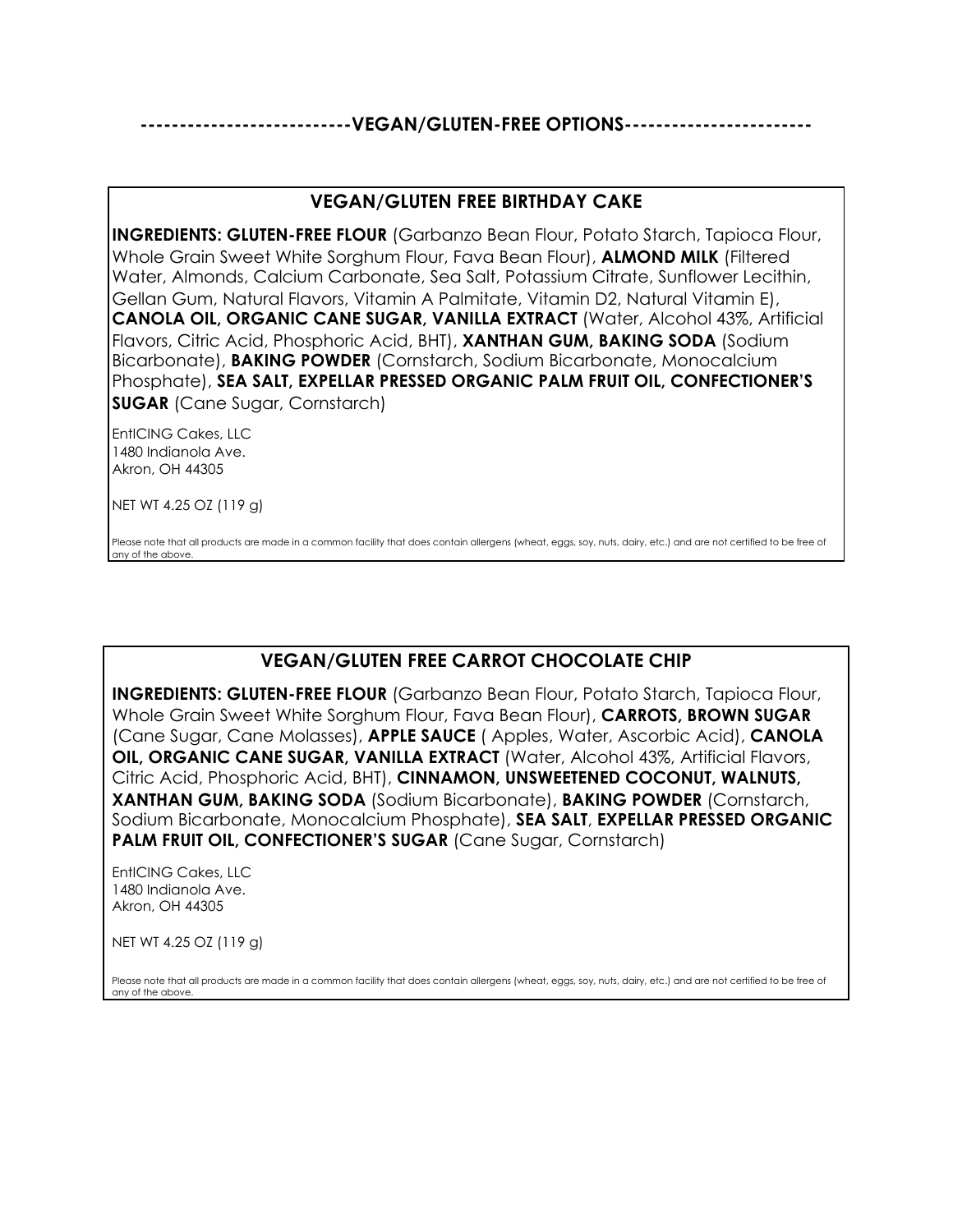## **VEGAN/GLUTEN FREE CHOCOLATE LAVENDER**

**INGREDIENTS: GLUTEN-FREE FLOUR** (Garbanzo Bean Flour, Potato Starch, Tapioca Flour, Whole Grain Sweet White Sorghum Flour, Fava Bean Flour), **ALMOND MILK** (Filtered Water, Almonds, Calcium Carbonate, Sea Salt, Potassium Citrate, Sunflower Lecithin, Gellan Gum, Natural Flavors, Vitamin A Palmitate, Vitamin D2, Natural Vitamin E), **CANOLA OIL, ORGANIC CANE SUGAR, COCOA POWDER, VANILLA EXTRACT** (Water, Alcohol 43%, Artificial Flavors, Citric Acid, Phosphoric Acid, BHT), **XANTHAN GUM, BAKING SODA** (Sodium Bicarbonate), **BAKING POWDER** (Cornstarch, Sodium Bicarbonate, Monocalcium Phosphate), **SEA SALT**, **EXPELLAR PRESSED ORGANIC PALM FRUIT OIL, CONFECTIONER'S SUGAR** (Cane Sugar, Cornstarch), **PURPLE FOOD COLORING**, **CULINARY LAVENDER**

EntICING Cakes, LLC 1480 Indianola Ave. Akron, OH 44305

NET WT 4.25 OZ (119 g)

Please note that all products are made in a common facility that does contain allergens (wheat, eggs, soy, nuts, dairy, etc.) and are not certified to be free of any of the above.

## **VEGAN/GLUTEN FREE COCONUT MOCHA**

**INGREDIENTS: GLUTEN-FREE FLOUR** (Garbanzo Bean Flour, Potato Starch, Tapioca Flour, Whole Grain Sweet White Sorghum Flour, Fava Bean Flour), **ALMOND MILK** (Filtered Water, Almonds, Calcium Carbonate, Sea Salt, Potassium Citrate, Sunflower Lecithin, Gellan Gum, Natural Flavors, Vitamin A Palmitate, Vitamin D2, Natural Vitamin E), **CANOLA OIL, ORGANIC CANE SUGAR, COCOA POWDER, VANILLA EXTRACT** (Water, Alcohol 43%, Artificial Flavors, Citric Acid, Phosphoric Acid, BHT**), XANTHAN GUM, BAKING SODA** (Sodium Bicarbonate), **BAKING POWDER** (Cornstarch, Sodium Bicarbonate, Monocalcium Phosphate), **SEA SALT**, **EXPELLAR PRESSED ORGANIC PALM FRUIT OIL, CONFECTIONER'S SUGAR** (Cane Sugar, Cornstarch), **SHREDDED COCONUT FLAKES**

EntICING Cakes, LLC 1480 Indianola Ave. Akron, OH 44305

NET WT 4.25 OZ (119 g)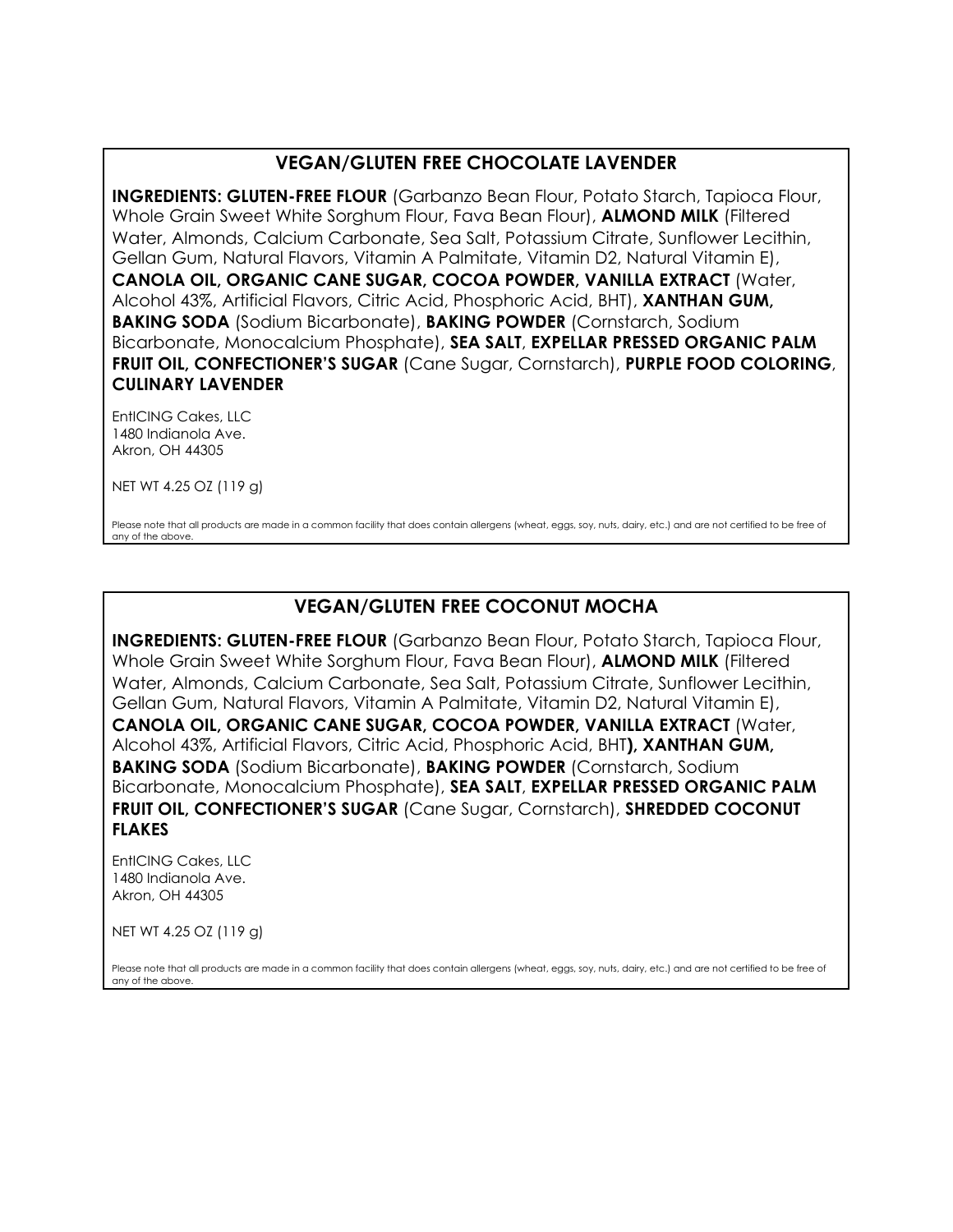# **VEGAN/GLUTEN FREE COOKIES & CREAM**

**INGREDIENTS: GLUTEN-FREE FLOUR** (Garbanzo Bean Flour, Potato Starch, Tapioca Flour, Whole Grain Sweet White Sorghum Flour, Fava Bean Flour), **ALMOND MILK** (Filtered Water, Almonds, Calcium Carbonate, Sea Salt, Potassium Citrate, Sunflower Lecithin, Gellan Gum, Natural Flavors, Vitamin A Palmitate, Vitamin D2, Natural Vitamin E), **CANOLA OIL, ORGANIC CANE SUGAR, COCOA POWDER, VANILLA EXTRACT** (Water, Alcohol 43%, Artificial Flavors, Citric Acid, Phosphoric Acid, BHT), **XANTHAN GUM, BAKING SODA** (Sodium Bicarbonate), BAKING POWDER (Cornstarch, Sodium Bicarbonate, Monocalcium Phosphate), **SEA SALT**, **EXPELLAR PRESSED ORGANIC PALM FRUIT OIL, CONFECTIONER'S SUGAR** (Cane Sugar, Cornstarch), **GLUTEN FREE OREOS**  (Sugar, White Rice Flour, Tapioca Starch, Palm Oil, Canola Oil, Whole Oat Flour, Cornstarch, Cocoa [Processed with Alkali], Invert Sugar, Soy Lecithin, Baking Soda, Salt, Xanthan Gum, Chocolate, Artificial Flavor)

EntICING Cakes, LLC 1480 Indianola Ave. Akron, OH 44305

NET WT 4.25 OZ (119 g)

Please note that all products are made in a common facility that does contain allergens (wheat, eggs, soy, nuts, dairy, etc.) and are not certified to be free of any of the above.

## **VEGAN/GLUTEN FREE MOCHA LATTE**

**INGREDIENTS: GLUTEN-FREE FLOUR** (Garbanzo Bean Flour, Potato Starch, Tapioca Flour, Whole Grain Sweet White Sorghum Flour, Fava Bean Flour), **ALMOND MILK** (Filtered Water, Almonds, Calcium Carbonate, Sea Salt, Potassium Citrate, Sunflower Lecithin, Gellan Gum, Natural Flavors, Vitamin A Palmitate, Vitamin D2, Natural Vitamin E), **CANOLA OIL, ORGANIC CANE SUGAR, COCOA POWDER, VANILLA EXTRACT** (Water, Alcohol 43%, Artificial Flavors, Citric Acid, Phosphoric Acid, BHT), **XANTHAN GUM, BAKING SODA** (Sodium Bicarbonate), **BAKING POWDER** (Cornstarch, Sodium Bicarbonate, Monocalcium Phosphate), **SEA SALT**, **EXPELLAR PRESSED ORGANIC PALM FRUIT OIL, CONFECTIONER'S SUGAR** (Cane Sugar, Cornstarch), **COFFEE**

EntICING Cakes, LLC 1480 Indianola Ave. Akron, OH 44305

NET WT 4.25 OZ (119 g)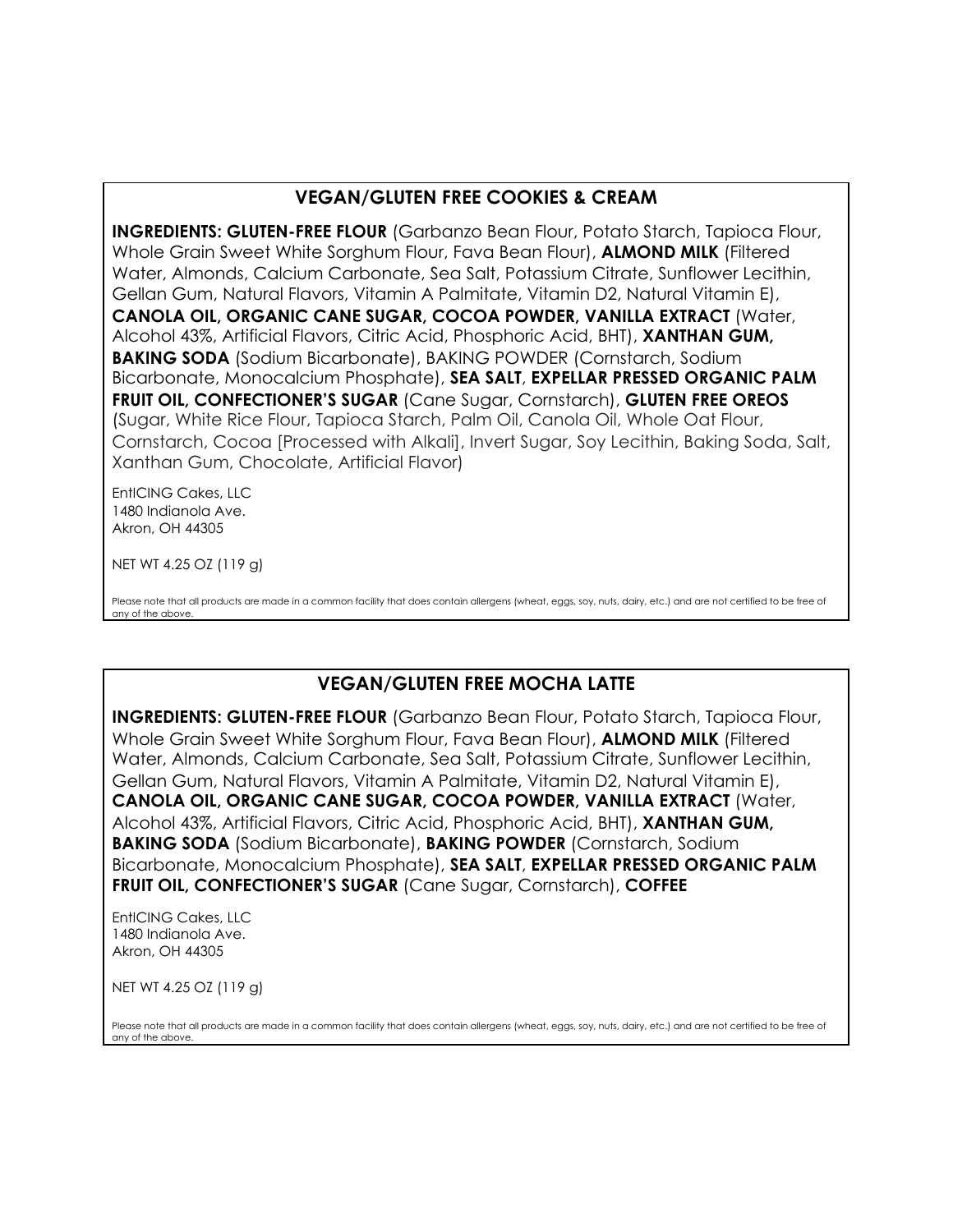## **VEGAN/GLUTEN FREE PEANUT BUTTER CUP**

**INGREDIENTS: GLUTEN-FREE FLOUR** (Garbanzo Bean Flour, Potato Starch, Tapioca Flour, Whole Grain Sweet White Sorghum Flour, Fava Bean Flour), **ALMOND MILK** (Filtered Water, Almonds, Calcium Carbonate, Sea Salt, Potassium Citrate, Sunflower Lecithin, Gellan Gum, Natural Flavors, Vitamin A Palmitate, Vitamin D2, Natural Vitamin E), **CANOLA OIL, ORGANIC CANE SUGAR, COCOA POWDER, VANILLA EXTRACT** (Water, Alcohol 43%, Artificial Flavors, Citric Acid, Phosphoric Acid, BHT), **XANTHAN GUM, BAKING SODA** (Sodium Bicarbonate), **BAKING POWDER** (Cornstarch, Sodium Bicarbonate, Monocalcium Phosphate), **SEA SALT**, **XPELLAR PRESSED ORGANIC PALM FRUIT OIL, CONFECTIONER'S SUGAR** (Cane Sugar, Cornstarch), **PEANUT BUTTER** (Peanuts, Sugar, Hydrogenated Rapeseed Oil, Salt, Partially Hydrogenated Cottonseed Oil)

EntICING Cakes, LLC 1480 Indianola Ave. Akron, OH 44305

NET WT 4.25 OZ (119 g)

Please note that all products are made in a common facility that does contain allergens (wheat, eggs, soy, nuts, dairy, etc.) and are not certified to be free of any of the above.

# **VEGAN/GLUTEN FREE RED VELVET**

**INGREDIENTS: GLUTEN-FREE FLOUR** (Garbanzo Bean Flour, Potato Starch, Tapioca Flour, Whole Grain Sweet White Sorghum Flour, Fava Bean Flour), **ALMOND MILK** (Filtered Water, Almonds, Calcium Carbonate, Sea Salt, Potassium Citrate, Sunflower Lecithin, Gellan Gum, Natural Flavors, Vitamin A Palmitate, Vitamin D2, Natural Vitamin E), **CANOLA OIL, ORGANIC CANE SUGAR, COCOA POWDER, VANILLA EXTRACT** (Water, Alcohol 43%, Artificial Flavors, Citric Acid, Phosphoric Acid, BHT), **XANTHAN GUM, BAKING SODA** (Sodium Bicarbonate), **BAKING POWDER** (Cornstarch, Sodium Bicarbonate, Monocalcium Phosphate), **SEA SALT, EXPELLAR PRESSED ORGANIC PALM FRUIT OIL, CONFECTIONER'S SUGAR** (Cane Sugar, Cornstarch), **RED FOOD COLORING**

EntICING Cakes, LLC 1480 Indianola Ave. Akron, OH 44305

NET WT 4.25 OZ (119 g)